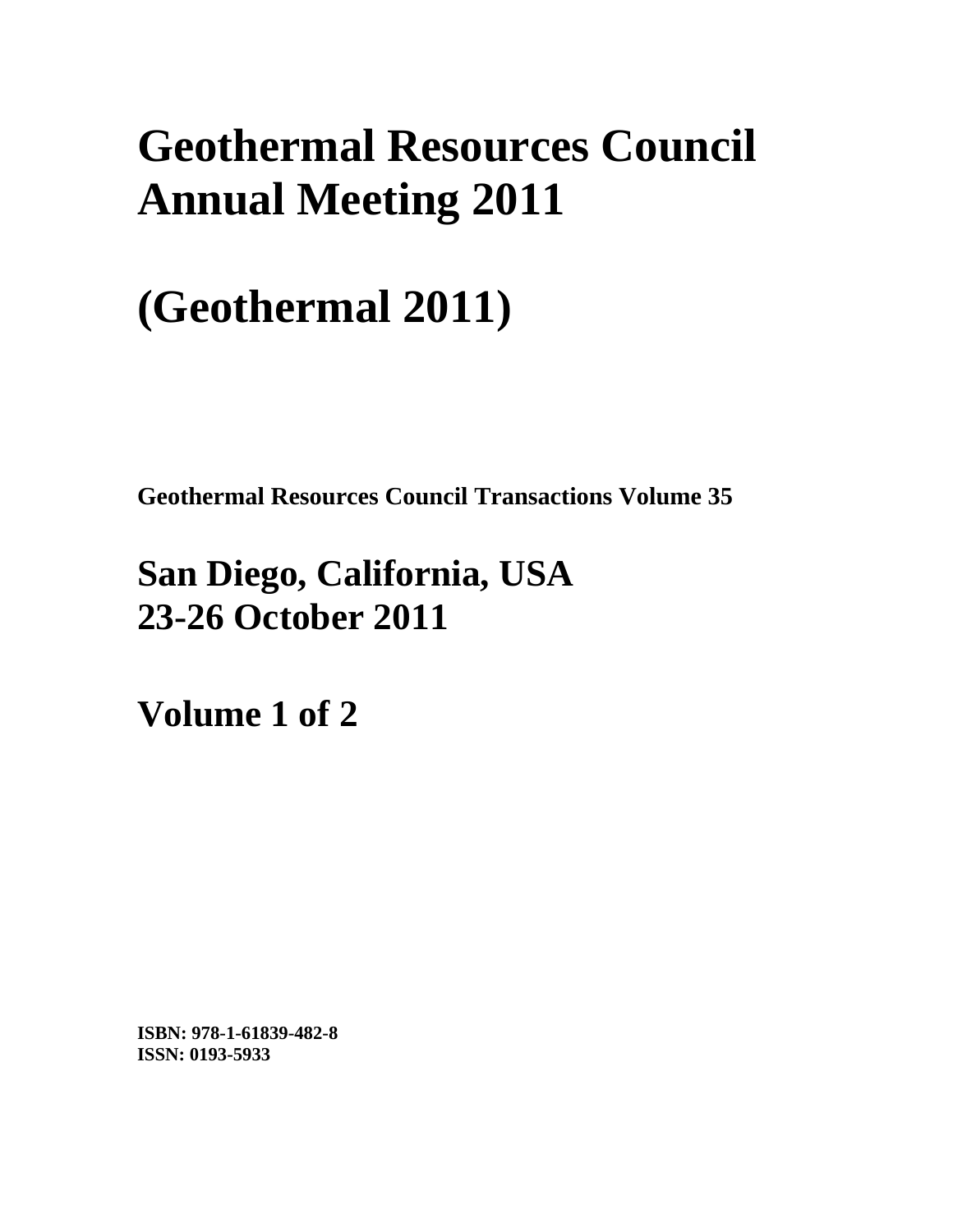**Printed from e-media with permission by:** 

Curran Associates, Inc. 57 Morehouse Lane Red Hook, NY 12571



**Some format issues inherent in the e-media version may also appear in this print version.** 

Copyright© (2011) by the Geothermal Resources Council All rights reserved.

Printed by Curran Associates, Inc. (2012)

For permission requests, please contact the Geothermal Resources Council at the address below.

Geothermal Resources Council P.O. Box 1350 Davis, California 95617

Phone: (530) 758-2360 Fax: (530) 758-2839

grc@geothermal.org

#### **Additional copies of this publication are available from:**

Curran Associates, Inc. 57 Morehouse Lane Red Hook, NY 12571 USA Phone: 845-758-0400 Fax: 845-758-2634 Email: curran@proceedings.com Web: www.proceedings.com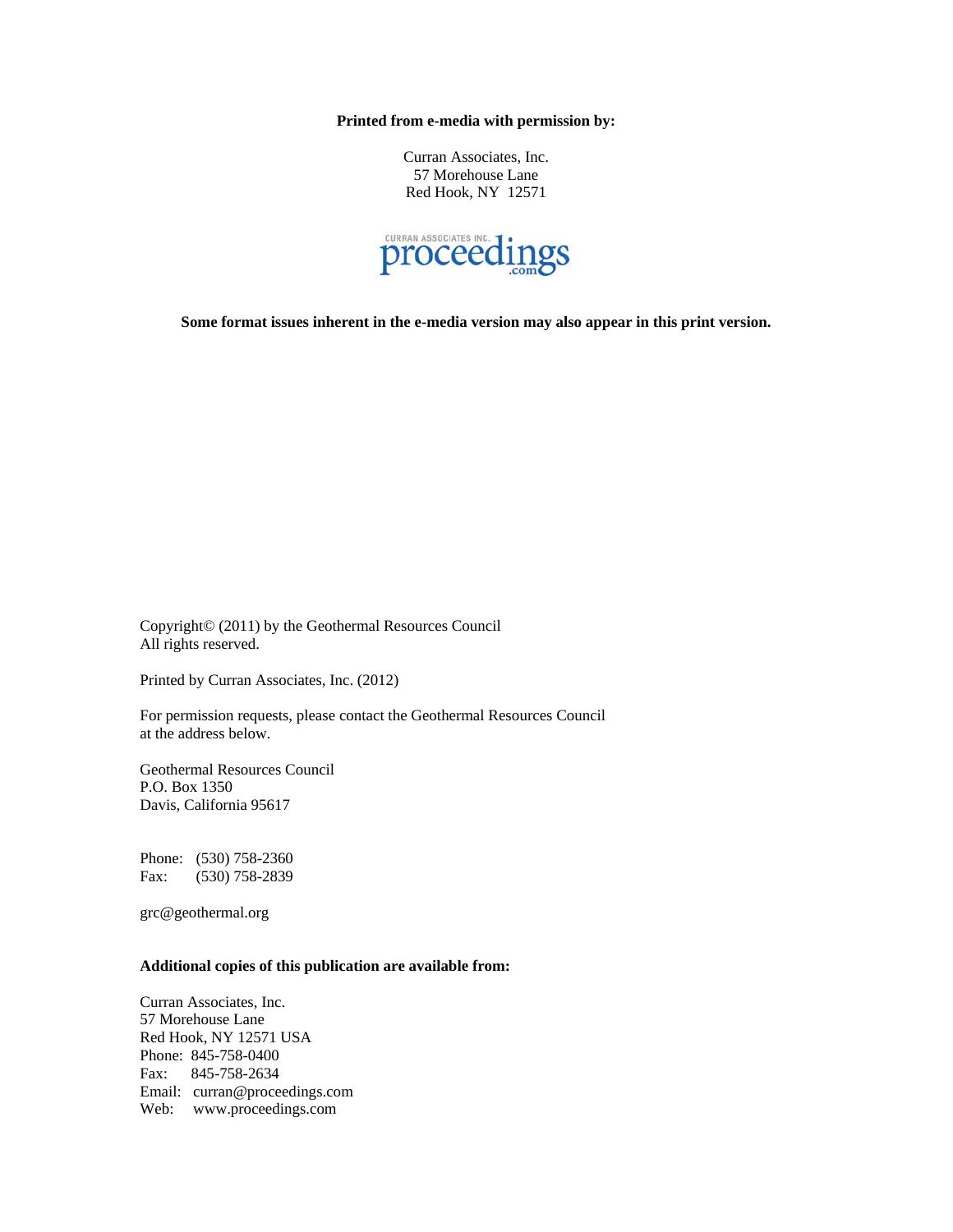## **Table of Contents**

| <b>Business Development</b>                                                                                                                                                                      |  |
|--------------------------------------------------------------------------------------------------------------------------------------------------------------------------------------------------|--|
| Making Your Construction Documents Financeable                                                                                                                                                   |  |
| When Smaller Is Better - Cost/Size/Risk Analysis of Geothermal Projects                                                                                                                          |  |
| Geothermal Economics Calculator (GEC) - A Tool for Esimating Geothermal<br>Economics and Economic Impacts Associated with Geothermal Development                                                 |  |
| Paisley Oregon Geothermal Project                                                                                                                                                                |  |
| Geothermal Development in Indonesia - Dream or Reality?                                                                                                                                          |  |
| A Geothermal Incentive Design                                                                                                                                                                    |  |
| Valuation of Geothermal Projects                                                                                                                                                                 |  |
| Bridging the Gap Between Project Planning and Execution - A Case of Menengai<br>Geothermal Prospect of Geothermal Development Company in Kenya                                                   |  |
| Financing of Geothermal Power Projects in Kenya: A Developing Country Model                                                                                                                      |  |
| Geothermal Potential Could be Hot in the Western US                                                                                                                                              |  |
| Utility Geothermal Working Group 2011 Update                                                                                                                                                     |  |
| Jersey Valley 15 MW Geothermal Project                                                                                                                                                           |  |
| Bonding Requirements for Exploration, Utilization, and Transmission on Public Land                                                                                                               |  |
| Geothermal Permitting - The Business Risks, Potential Regulatory Solutions                                                                                                                       |  |
| Status of Nevada Geothermal Resource Development - Spring 2011                                                                                                                                   |  |
| Turaga, U., V. Shemberkar, A. K. Kacham, L. Vemula, B. Uppala, H. Achanta, and U. Parameswaran 73<br>Assessing Innovation in Geothermal Energy Technologies: A Review of the Patent<br>Landscape |  |
| The Burlington Northern Mineral Exploration Program                                                                                                                                              |  |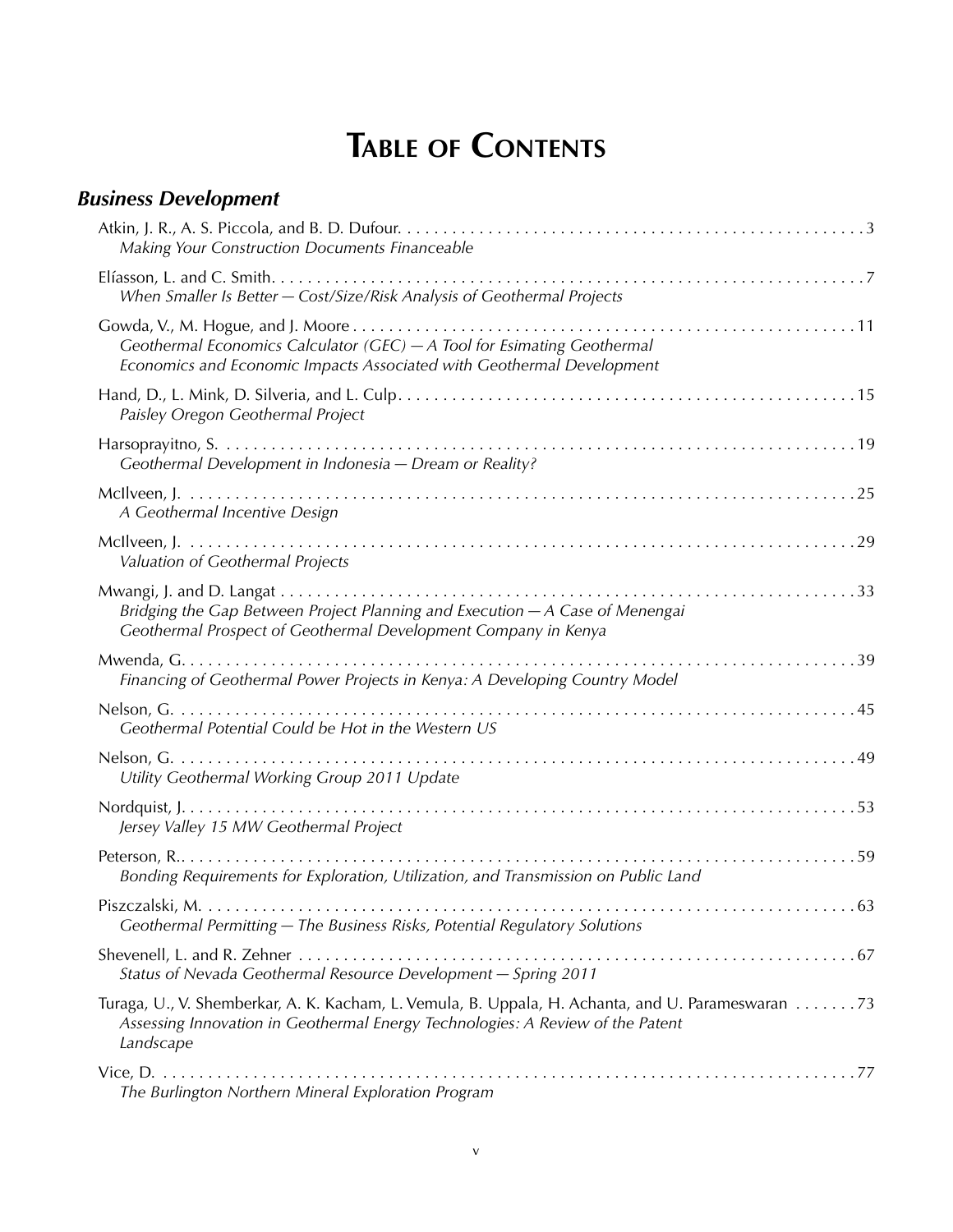| Welhan, J. A., M. O. McCurry, D. D. Anderson, J. S. Walker, L. H. Beaty, and C. Sato81 |  |
|----------------------------------------------------------------------------------------|--|
| Building Tribal Economic Diversity Through Geothermal R & D                            |  |

#### *Case Studies*

| Power Generation Potential from Coproduced Fluids in the Los Angeles Basin                                                                                                              |     |
|-----------------------------------------------------------------------------------------------------------------------------------------------------------------------------------------|-----|
| Trials and Tribulation of the Oregon Institute of Technology Small-Scale Power Plant                                                                                                    |     |
| Sage Grouse and Geothermal Development: A Case Study                                                                                                                                    |     |
| Updated Resource Assessment and 3D Geological Model of the Mita Geothermal<br>System, Guatemala                                                                                         |     |
| <b>Direct Use</b>                                                                                                                                                                       |     |
| Natural Convection Modeling in an Open-Ended Square Cavity Partially Filled with<br>Porous Media                                                                                        |     |
| Dell, R., C. Wei, G. Sidebotham, V. Guido, J. Cataldo, R UnnPórsson, M. T. Jonasson,<br>Geothermal Heat in Agriculture: Preliminary Results of an Energy Intensive System<br>in Iceland |     |
| Proposal on the Use of Geothermal Brine for Space Cooling in Kenya                                                                                                                      |     |
| Cascaded Use of Geothermal Energy: Eburru Case Study                                                                                                                                    |     |
| Sustainable and Enhanced Hydrogen Production from Biomass through<br>Sulfur Redox Cycle Using Georeactor                                                                                |     |
| Geothermal Potential of an Abandoned Copper Mine                                                                                                                                        |     |
| $T_{\text{cuchiva}}$ N and N Watanaba                                                                                                                                                   | 112 |

Tsuchiya, N. and N. Watanabe . 143 *Advanced Direct Use of Geothermal Energy for Hydrogen Production and Material Conversion*

#### *Drilling*

| High Temperature Downhole Tools for Enhanced and Supercritical Geothermal Systems                                                                                               |  |
|---------------------------------------------------------------------------------------------------------------------------------------------------------------------------------|--|
| Governments and Private Companies in the United States and Germany Partner to<br>Drive Development of Innovative Geothermal Drilling, Evaluation and Completion<br>Technologies |  |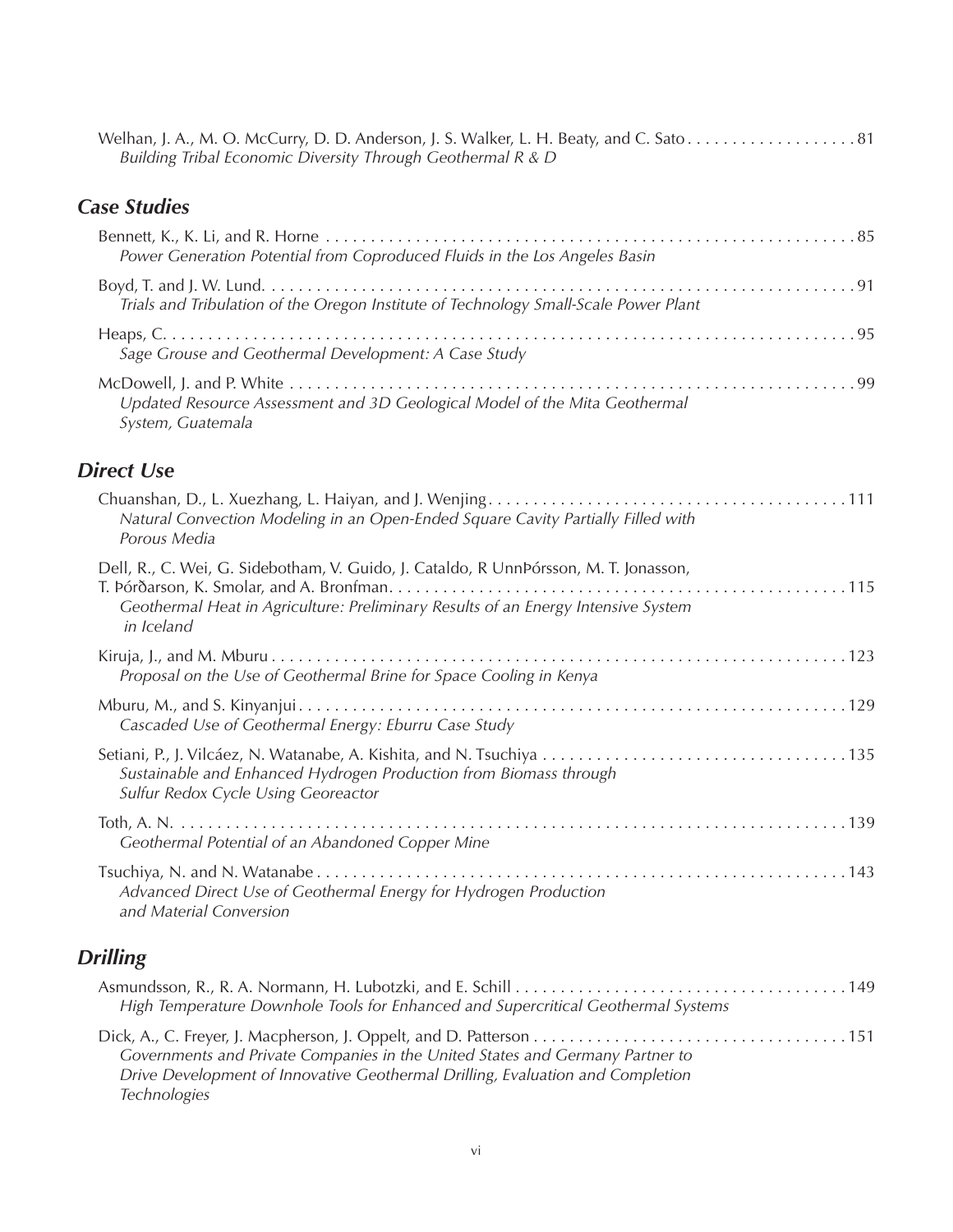| A Fully Coupled Thermoporoelastic Model for Drilling in Geological Formations                                                                                                                                            |
|--------------------------------------------------------------------------------------------------------------------------------------------------------------------------------------------------------------------------|
| Casing Protection for Geothermal Wells                                                                                                                                                                                   |
| Characterization of a Hydraulic Fracture in the Higashi-Hachimantai Geothermal<br>Model Field, Japan, Based on Fluid Dynamics                                                                                            |
| Kaya, T., F. Ulgun, H. Bitlis, C. Daskin, U. Kormaz, A. Ersoy, M. Hosbas, C. Satkan,<br>Experiences in Geothermal Deep Well Drilling of TPIC in Turkey                                                                   |
| Protecting Your Payzone                                                                                                                                                                                                  |
| Diamond Drilling - A Proven Geothermal Exploration Technology for Latin America                                                                                                                                          |
| Geothermal Well Cost Update 2011                                                                                                                                                                                         |
| Results of the US Navy Geothermal Program Office 2010 Drilling Project<br>at Hawthorne Army Depot, Nevada                                                                                                                |
| Bentonite Deposits in Kenya as Drilling Mud                                                                                                                                                                              |
| Analysis of Thermal Behavior of Materials to be used as Insulators<br>in Logging Tools for Oil Wells                                                                                                                     |
| Controlled Directional Drilling in Kenya and Iceland (Time Analysis)                                                                                                                                                     |
| Orazzini, S., R. Kasirin, G. Ferrari, A. Bertini, I. Bizzocchi, R. Ford, Q. Li, and M. Zhang 215<br>New Roller Cone Bit Technology for Geothermal Application Significantly Increases<br><b>On-Bottom Drilling Hours</b> |
| Reverse Circulation Cementing of Geothermal Wells: A Comparison<br>of Methods                                                                                                                                            |
| KS 14 Puna Geothermal Venture: Flawless Execution of Aerated Mud Drilling<br>with Mud Motor in Hostile Environment                                                                                                       |
| An Investigation of Drilling Success in Geothermal Exploration, Development<br>and Operation                                                                                                                             |
| Effectiveness of Selective Borehole Enlargement to Improve Flow Performance<br>of Geothermal Wells                                                                                                                       |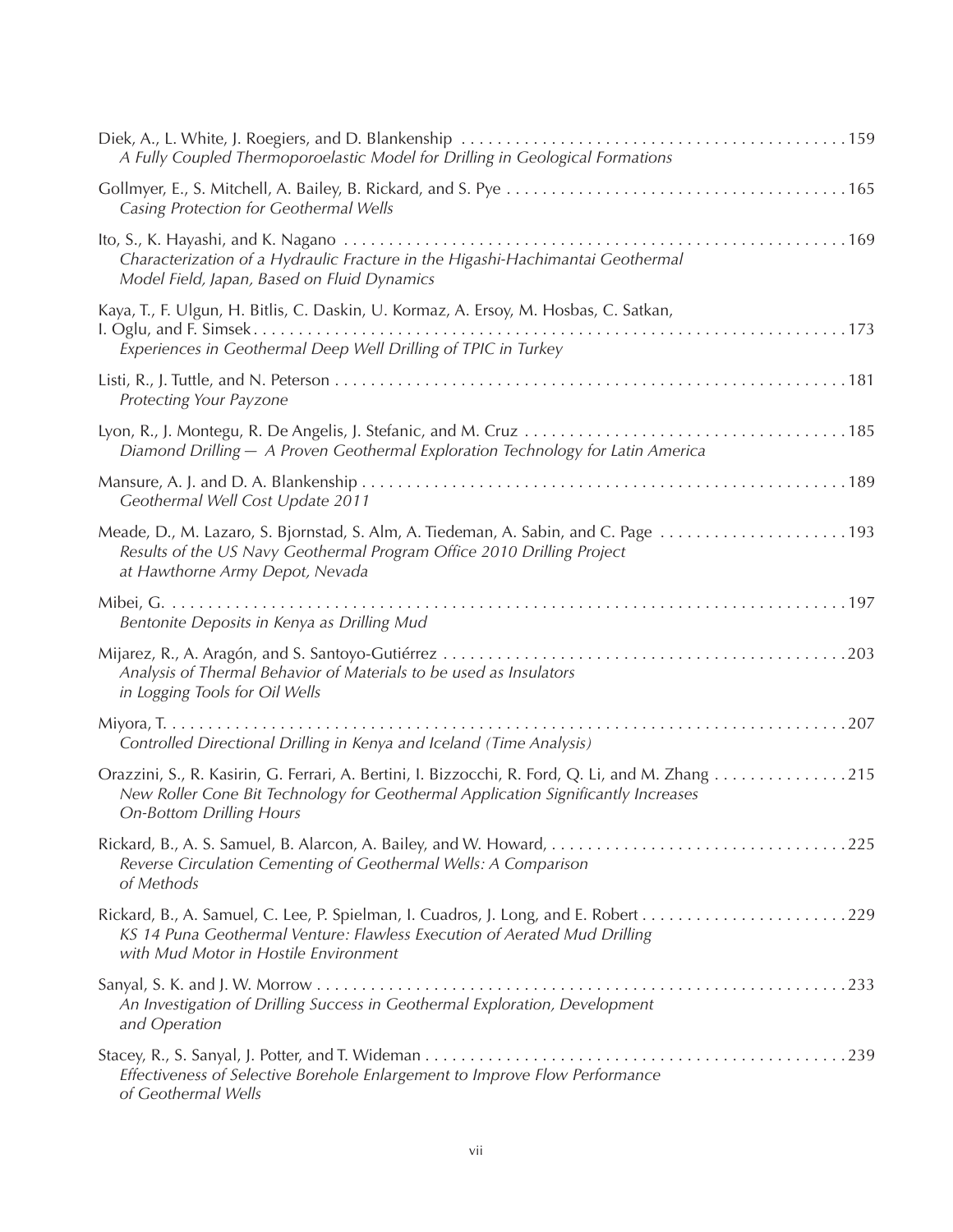| Temporary Cementitious Sealing Materials                                                                                                                         |  |
|------------------------------------------------------------------------------------------------------------------------------------------------------------------|--|
| Deep Top Cementing Job - A Lesson Learnt from a Geothermal Well Drilling in Indonesia                                                                            |  |
| System Design Alternatives and their Influence on Geothermal Heat Recovery<br>from Co-Produced Oil & Gas Wells                                                   |  |
| Enhancement of Geothermal Well Drilling and Brine Pumping Efficiency<br>using TIC/TI Composites                                                                  |  |
| Geomechanical Modeling for Thermal Spallation Drilling                                                                                                           |  |
| Hydrothermal Spallation for the Treatment of Hydrothermal and EGS Wells:<br>A Cost-Effective Method for Substantially Increasing Reservoir Production Flow Rates |  |

### *Enhanced Geothermal Systems (EGS)*

| Continuous Microseismic Record Analysis for Reservoir Hydrofracture Treatments                                                                                                                                                            |
|-------------------------------------------------------------------------------------------------------------------------------------------------------------------------------------------------------------------------------------------|
| Reflection Imaging of EGS Reservoirs at Soultz and Basel Using Microseismic<br>Multiplets as a Source                                                                                                                                     |
| Using QEMSCAN to Characterize Fracture Mineralization at the Newberry<br>Volcano EGS Project, Oregon: A Pilot Study                                                                                                                       |
| Chandra, D., C. Conrad, D. Hall, N. Montebello, E. Phelan, A. Weiner, A. Narasimharaju,<br>Combined scCO <sub>2</sub> -EGS IGCC to Reduce Carbon Emissions from Power Generation<br>in the Desert Southwestern United States (New Mexico) |
| Newberry Volcano EGS Demonstration Stimulation Modeling                                                                                                                                                                                   |
| Preliminary Analysis Stress in the Newberry EGS Well 55-29                                                                                                                                                                                |
| A Fully-Coupled Flow-Geomechanics Model for Fluid and Heat Flow in Geothermal<br>Reservoirs                                                                                                                                               |
| Evolution of Porosity in Fractures in the Newberry Volcano Geothermal System,<br>Oregon, USA: Feedback between Deformation and Alteration                                                                                                 |
| Friðleifsson, G. Ó., A. Albertsson, W. Elders, Ó. Sigurdsson, R. Karlsdóttir, and B. Pálsson 347<br>The Iceland Deep Drilling Project (IDDP): Planning for the Second Deep Well at<br>Reykjanes                                           |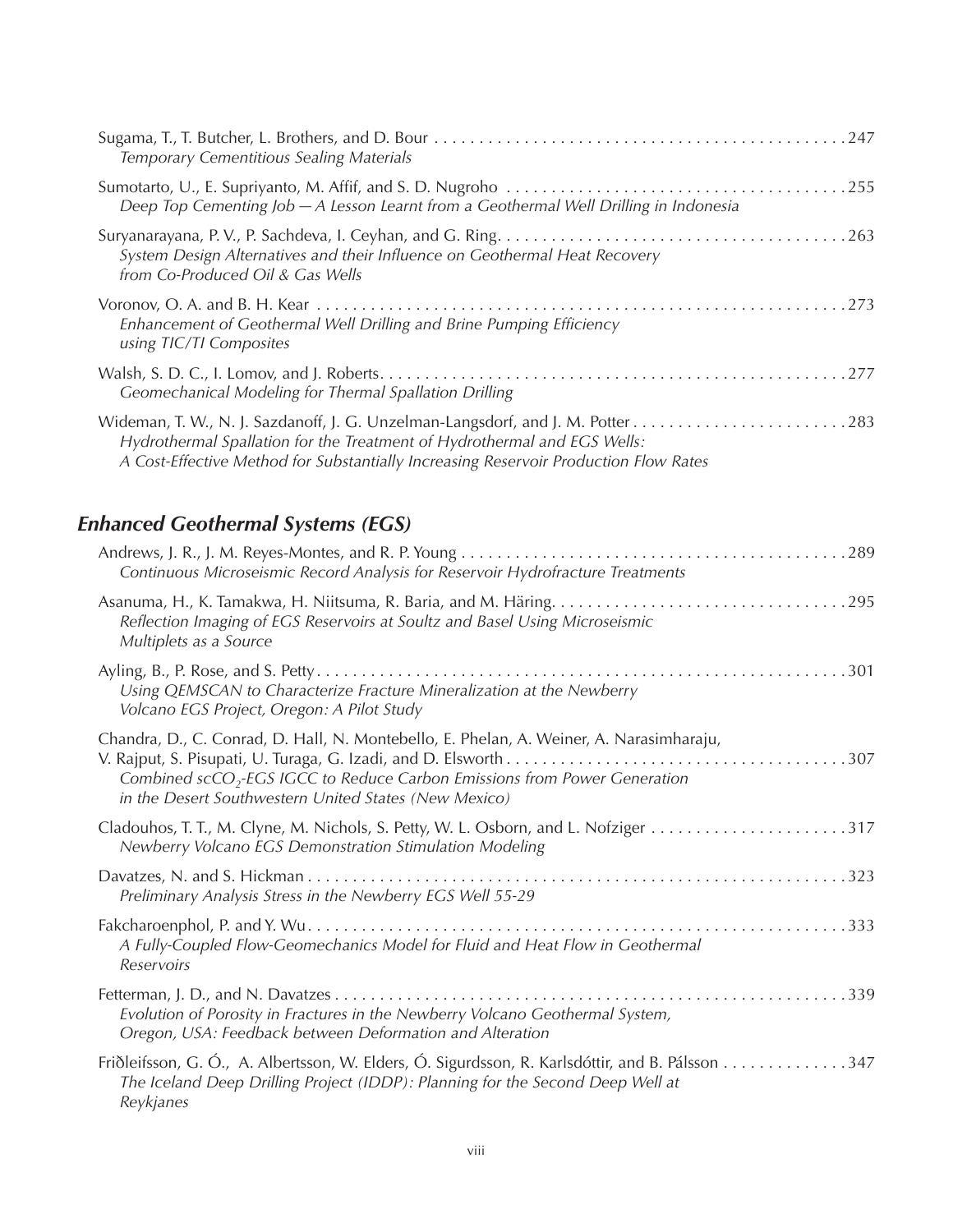| Investigation of Stimulation-Response Relationships for Complex Fracture Stystems<br>in Enhanced Geothermal Reservoirs                                                                                                        |
|-------------------------------------------------------------------------------------------------------------------------------------------------------------------------------------------------------------------------------|
| Transport and Flow Modelling of the Deep Geothermal Exchanger Between Wells<br>at Soultz-sous-Forêts (France)                                                                                                                 |
| Investigations of Temporal Seismic Velocity Variations at The Geysers Geothermal<br>Field                                                                                                                                     |
| Henfling, J., F. Maldonado, S. Lindblom, J. Greving, D. Chavira, M. Vaughn, and J. Uhl 375<br>Dewarless High Temperature Seismic Tool for EGS                                                                                 |
| Physics-based Modeling of Fracturing and Permeability Evolution in Engineered<br><b>Geothermal Reservoirs</b>                                                                                                                 |
| Iovenitti, J., D. Blackwell, J. Sainsbury, I. Tibuleac, A. Waibel, T. Cladouhos, R. Karlin,<br>EGS Exploration Methodology Development using the Dixie Valley Geothermal<br>District as a Calibration Site: A Progress Report |
| Evolution of Permeability and Triggered Seismicity: Fluid Pressure, Thermal and<br>Chemical Effects in Enhanced Geothermal Systems                                                                                            |
| Kalinina, E., T. Hadgu, S. McKenna, and T. Lowry<br>Bridging the Gap between Complex Numerical Modeling and Rapid Scenario<br>Assessment: A Dimensionless Parameter Approach for Enhanced Geothermal Systems                  |
| Modeling Shear Failure and Permeability Enhancement Due to Coupled Thermal-<br>Hydrological-Mechanical Processes in Enhanced Geothermal Reervoirs                                                                             |
| Regional 3D Geological Modeling and Stress Field Analysis at the CO <sub>2</sub> Storage Site<br>of Ketzin, Germany                                                                                                           |
| An Assessment of Heat Flow and Enhanced Geothermal System Resources<br>in Minnesota                                                                                                                                           |
| An Innovative 3D Thermo-Poroelastic Model for Studying the Long Term Behavior of<br>Geothermal Systems                                                                                                                        |
| Development of Two-Dimensional Hydro-Thermal Fracture Model for Enhanced<br>Geothermal Systems                                                                                                                                |
| Is Theis Flow Modelling Sufficient for EGS/HSA Geothermal Energy Production?                                                                                                                                                  |
| Induced Seismicity Monitoring Tools for the Geothermal Environment                                                                                                                                                            |
|                                                                                                                                                                                                                               |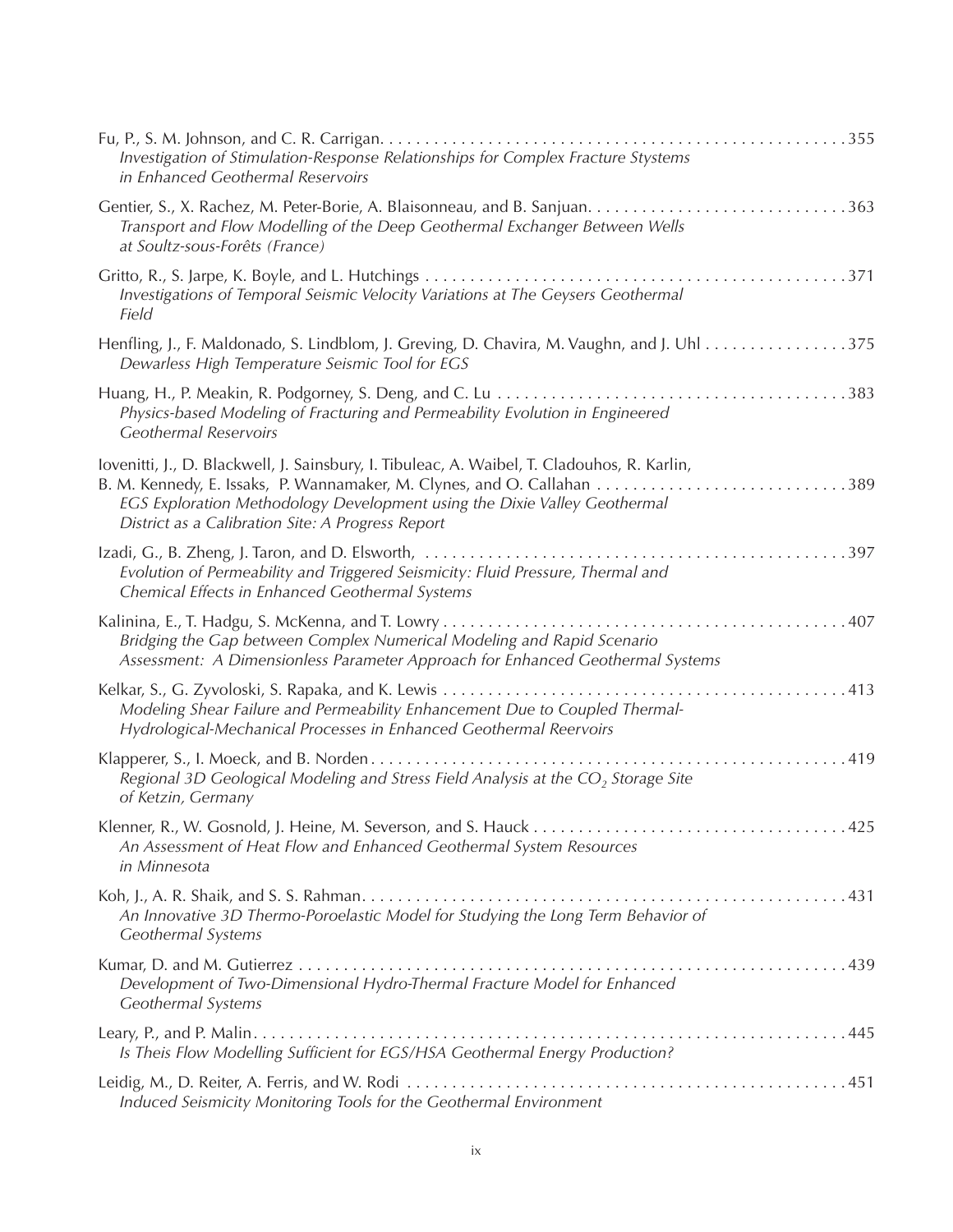| Analytical Solutions of Tracer Transport in Fractured Rock Associated with<br>Precipitation-Dissolution Reactions                              |
|------------------------------------------------------------------------------------------------------------------------------------------------|
| Modeling the Risk of Geothermal Energy Production Using GT-Mod                                                                                 |
| Lithologies, Hydrothermal Alteration, and Rock Mechanical Properties in Wells 15-12<br>and BCH-3, Bradys Hot Springs, Nevada                   |
| Bottom-Hole Temprature Data from the Piceance Basin, Colorado:<br>Indications for Prospective Sedimentary Basin EGS Resources                  |
| Identification of Fracture Orientation for Large Induced Seismicity<br>Recorded at Basel, Switzerland in 2006                                  |
| Permeability Recovery and Enhancements in the Soda Lake Geothermal Field,<br>Fallon, Nevada                                                    |
| Osborn, W. L., S. Petty, T. T. Cladouhos, J. Iovenitti, L. Nofziger, O. Callahan,<br>Newberry Volcano EGS Demonstration - Phase I Results      |
| From the Tectonic and Structural Analysis towards a Fault Network Model<br>for Hydraulically Modeling the Soultz EGS (France)                  |
| Temporary Diverters for EGS Reservoir Optimization - Field Applications                                                                        |
| Impact of Reservoir Permeability on the Choice of Subsurface Geothermal Heat<br>Exchange Fluid: $CO2$ versus Water and Native Brine            |
| Towards Affordable Geothermal Power: Economic Impacts of Innovation and<br>New Technology                                                      |
| Chlorite Kinetics and Impact on EGS-CO <sub>2</sub>                                                                                            |
| Susceptibility of Granite Rock to scCO <sub>2</sub> /Water at 200°C and 250°C                                                                  |
| Fracture Characterization at The Geysers Geothermal Field using Time Lapse<br>Velocity Modeling, Fractal Analysis, and Microseismic Monitoring |
| Extending Shale Gas Well Life with Low Grade Geothermal Power - Haynesville Case                                                               |
| Pairing of an Integrated Gasification Combined Cycle Power Plant (IGCC)<br>with $CO2$ -EGS as a Strategy for Deployment in Arid Regions        |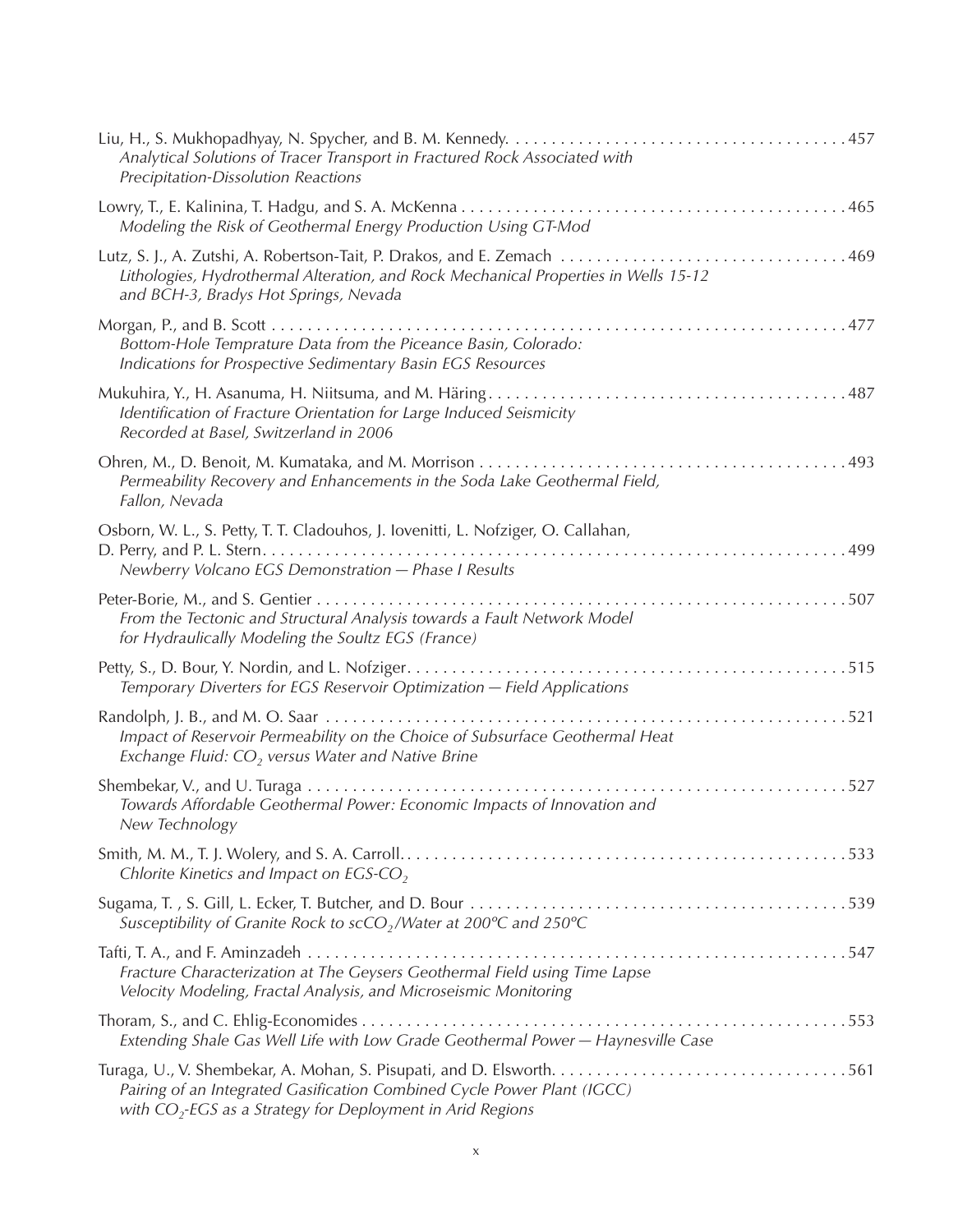| Enhanced Geothermal Systems Towards Environmental Management<br>in Kenya: Case Study at Olkaria Geothermal Project                                         |  |
|------------------------------------------------------------------------------------------------------------------------------------------------------------|--|
| Optimized EGS Reservoir Stimulation using Microseismic and<br><b>Numerical Methods</b>                                                                     |  |
| Environmental                                                                                                                                              |  |
| Tools to Facilitate Lease Nominations and Permitting for Geothermal Development<br>on Federal Lands                                                        |  |
| Unit 14/Sulphur Springs $H_2S$ Abatement Process Screening and Stretford<br>Improvements Study - Part 2                                                    |  |
| Water Use and Geothermal Power Plants                                                                                                                      |  |
| Boron Removal of Steam Condensate, from Los Humeros and Los Azufres<br>Geothermal Fields in Mexico, using Reverse Osmosis Process                          |  |
| <b>Geochemistry</b>                                                                                                                                        |  |
| Chemical and Isotopic ( $\delta^{18}O$ , $\delta D$ ) Behavior of Los Azufres (Mexico)<br>Geothermal Fluids Related to Injection as Indicated by 2010 Data |  |
| Brine pH Modification Scale Control Technology. 2. A Review                                                                                                |  |
| High Noncondensible Gas Liquid Dominated Geothermal Reservoir,<br>Kizildere, Turkey                                                                        |  |
| in the Kenyan Coast                                                                                                                                        |  |
| Evidence of Deep Acid Fluids in the Los Humeros Geothermal System, Mexico                                                                                  |  |
| Aquifer Fluid Chemistry Characteristics for the Domes Geothermal Wellfield<br>at Olkaria, Kenya                                                            |  |
| Geochemical Assessment of Korosi-Chepchuk Geothermal Prospect,<br>Kenya Rift Valley                                                                        |  |
| Reducing Foreign Lithium Dependence through Co-Production of Lithium<br>from Geothermal Brine                                                              |  |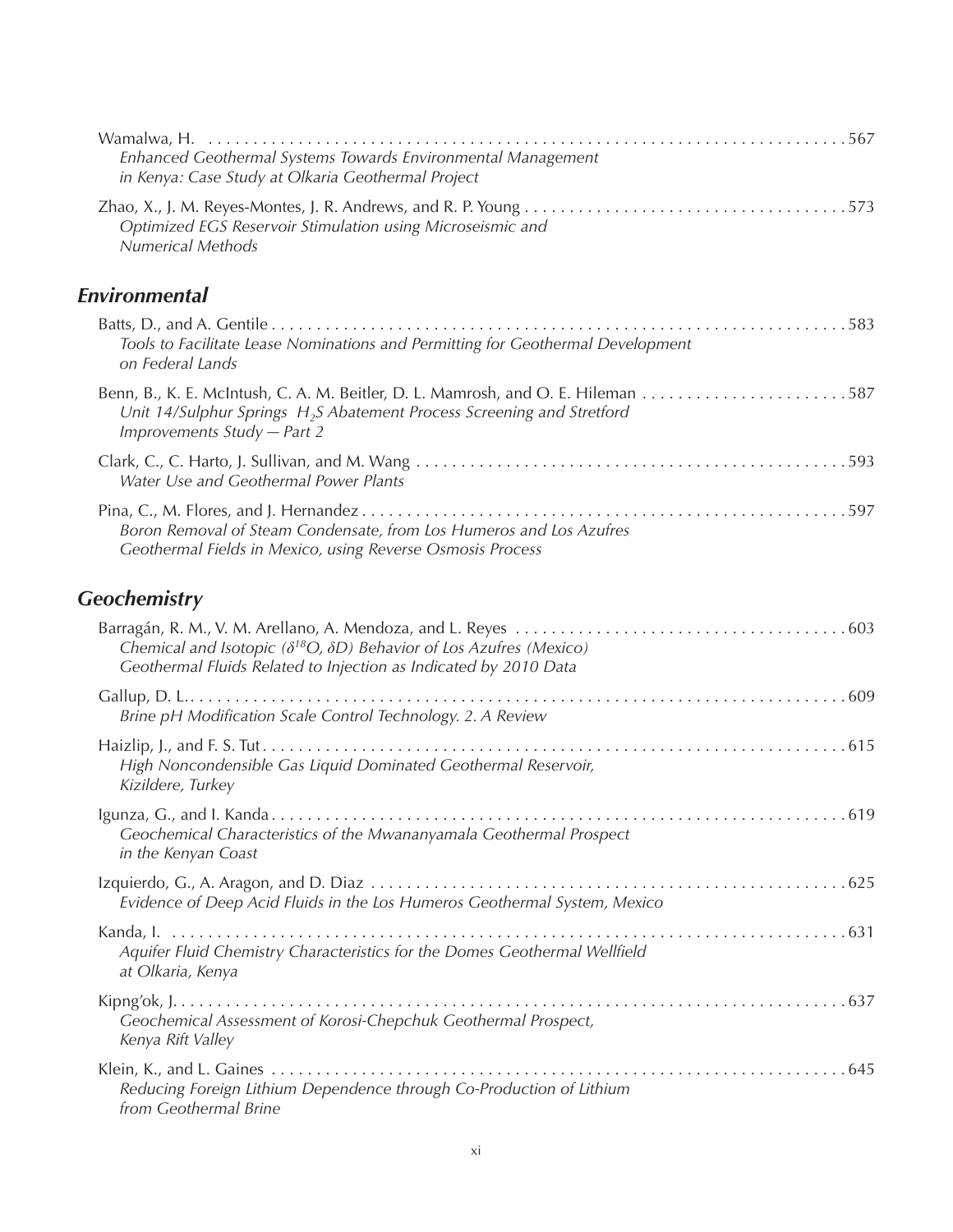| Use of Radon and Carbon Dioxide in Geochemical Exploration - Case Study of Silali<br>Geothermal Project, Kenya                  |  |
|---------------------------------------------------------------------------------------------------------------------------------|--|
| A New Method of Evaluation of Chemical Geothermometers for Calculating<br>Reservoir Temperatures from Thermal Springs in Nevada |  |
| Integrating Multicomponent Chemical Geothermometry with Parameter<br>Estimation Computations for Geothermal Exploration         |  |

### *Geology/Exploration*

| Akar, S., O. Atalay, Ö. Ç. Kuyumcu, U. Z. D. Solaroğlu, B. Çolpan, and S. Arzuman. 669<br>3D Subsurface Modeling of Gümüsköy Geothermal Area, Aydın, Turkey                                                                        |
|------------------------------------------------------------------------------------------------------------------------------------------------------------------------------------------------------------------------------------|
| Albrecht, M., F. Goff, J. Gardner, S. Kelley, G. WoldeGabriel, W. Dewhurst, P. Sirles,<br>Multi-Disciplinary and Integrated Geothermal Exploration at the Pueblo of Jemez,<br><b>New Mexico</b>                                    |
| The Potential for Basin-Centered Geothermal Resources in the Great Basin                                                                                                                                                           |
| Arcos, R., J. Clavero, A. Giavelli, S. Simmons, I. Aguirre, S. Martini, C. Mayorga,<br>Surface Exploration at Pampa Lirima Geothermal Project, Central Andes<br>of Northern Chile                                                  |
| Conceptual Subsurface Model of the Blackfoot Volcanic Field, Southeast Idaho:<br>A Potential Hidden Geothermal Resource                                                                                                            |
| Magmatic-Hydrothermal System Associated to Planchon-Peteroa and Descabezado<br>Grande-Quizapu-Cerro Azul Volcanic Complexes, VII Region, Chile                                                                                     |
| Geothermal Potential of Transtensional Plate Boundaries                                                                                                                                                                            |
| Regional P-Wave Tomographic Imaging with Geothermal Application                                                                                                                                                                    |
| Bjornstad, S., S. Alm, W. Huang, A. Tiedeman, L. Frazier, C. Page, A. Sabin, and D. Veazey 713<br>An Update on Geothermal Energy Resource Investigations, Chocolate<br>Mountains Aerial Gunnery Range, Imperial Valley, California |
| Temperature Profiles of Groundwater Monitor Wells in Western Juab and Millard<br>Counties, Utah                                                                                                                                    |
| Structural and Volcanic Evolution of the Glass Buttes Area, Oregon                                                                                                                                                                 |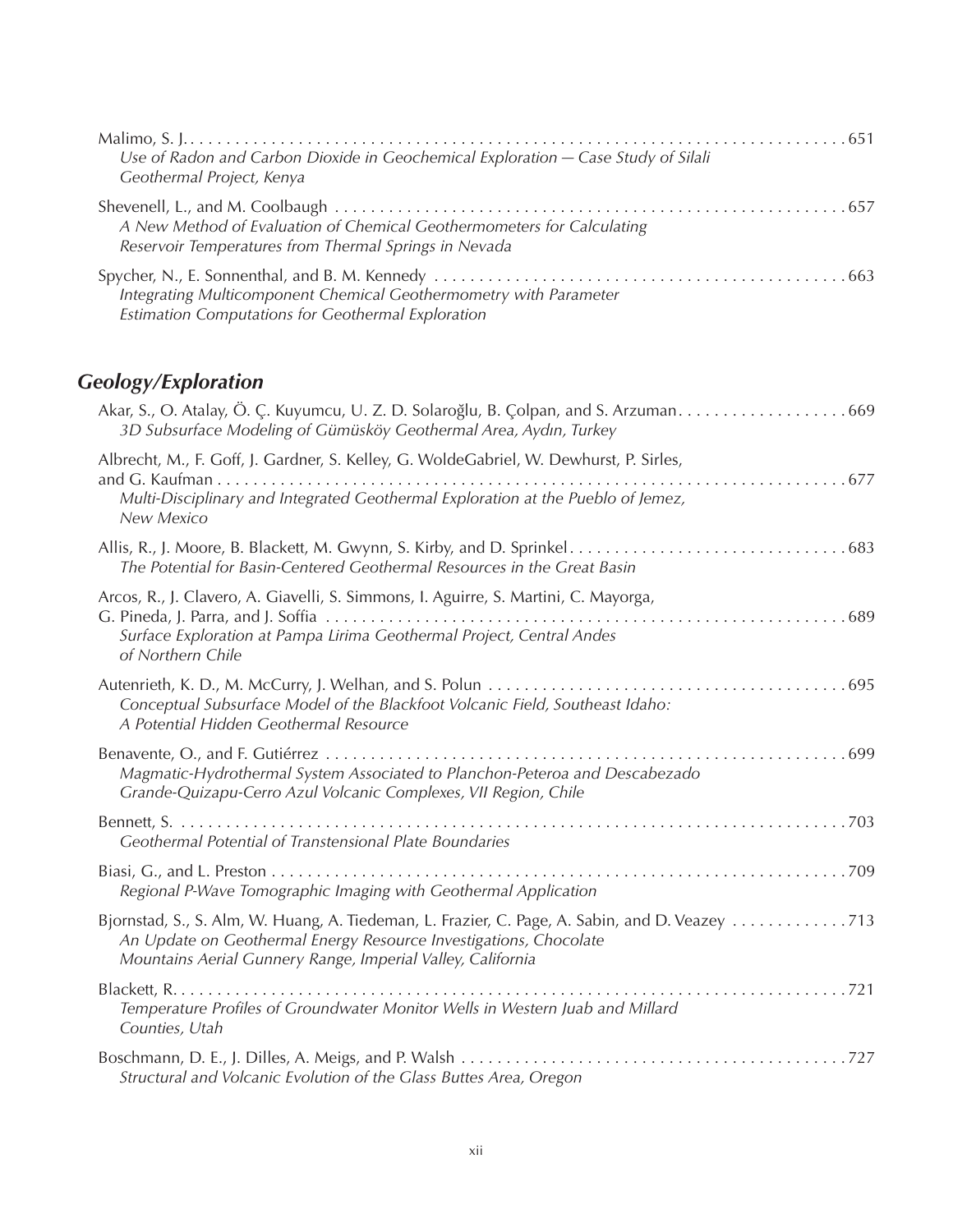| Clavero, J., G. Pineda, C. Mayorga, A. Giavelli, I. Aguirre, S. Simmons, S. Martini,<br>Geological, Geochemical, Geophysical and First Drilling Data from Tinguiririca<br>Geothermal Area, Central Chile                           |
|------------------------------------------------------------------------------------------------------------------------------------------------------------------------------------------------------------------------------------|
| Correcting Bottom-Hole Temperatures: A Look at the Permian Basin (Texas),<br>Anadarko and Arkoma Basins (Oklahoma), and Williston Basin (North Dakota)                                                                             |
| Geothermal Map of Colorado, Wyoming, Montana, and Nebraska                                                                                                                                                                         |
| Utilizing Ground Penetrating Radar and Infrared Thermography to Image Vents<br>and Fractures in Geothermal Environments                                                                                                            |
| Jersey Valley Exploration and Development                                                                                                                                                                                          |
| Investigation of Geothermal Resource Potential in the Northern Rio Grande Rift,<br>Colorado and New Mexico, USA                                                                                                                    |
| A Restated Conceptual Resource Model for the Humboldt House-Rye Patch<br>Geothermal Area, Pershing County, Nevada                                                                                                                  |
| Faulds, J. E., N. H. Hinz, M. F. Coolbaugh, P. H. Cashman, C. Kratt, G. Dering,<br>Assessment of Favorable Structural Settings of Geothermal Systems<br>in the Great Basin, Western USA                                            |
| Hydrothermal Alteration and Geochemistry in Core Hole BC12-31: Implications<br>for Segregation of Transient Flow Regimes in the Long Valley Geothermal System                                                                      |
| Gerner, E., A. J. Meixner, A. Kirkby, R. Weber, D. Champion, A. Budd, and T. Jones 791<br>Heat Flow Determinations and Geothermal Potential Assessment of the Australian<br>Continent: Support for an Emerging Geothermal Industry |
| Implications of Post-Glacial Warming for Northern Hemisphere Heat Flow                                                                                                                                                             |
| Geophysical Delineation of the Crater Bench, Utah, Geothermal System                                                                                                                                                               |
| Geothermal Exploration at Pilgrim Hot Springs, Alaska using Airborne Thermal<br><b>Infrared Remote Sensing</b>                                                                                                                     |
| Structural Analysis of Southern Dixie Valley using LiDAR and Low-Sun-Angle Aerial<br>Photography, NAS Fallon Geothermal Exploration Project, Dixie Valley, Nevada                                                                  |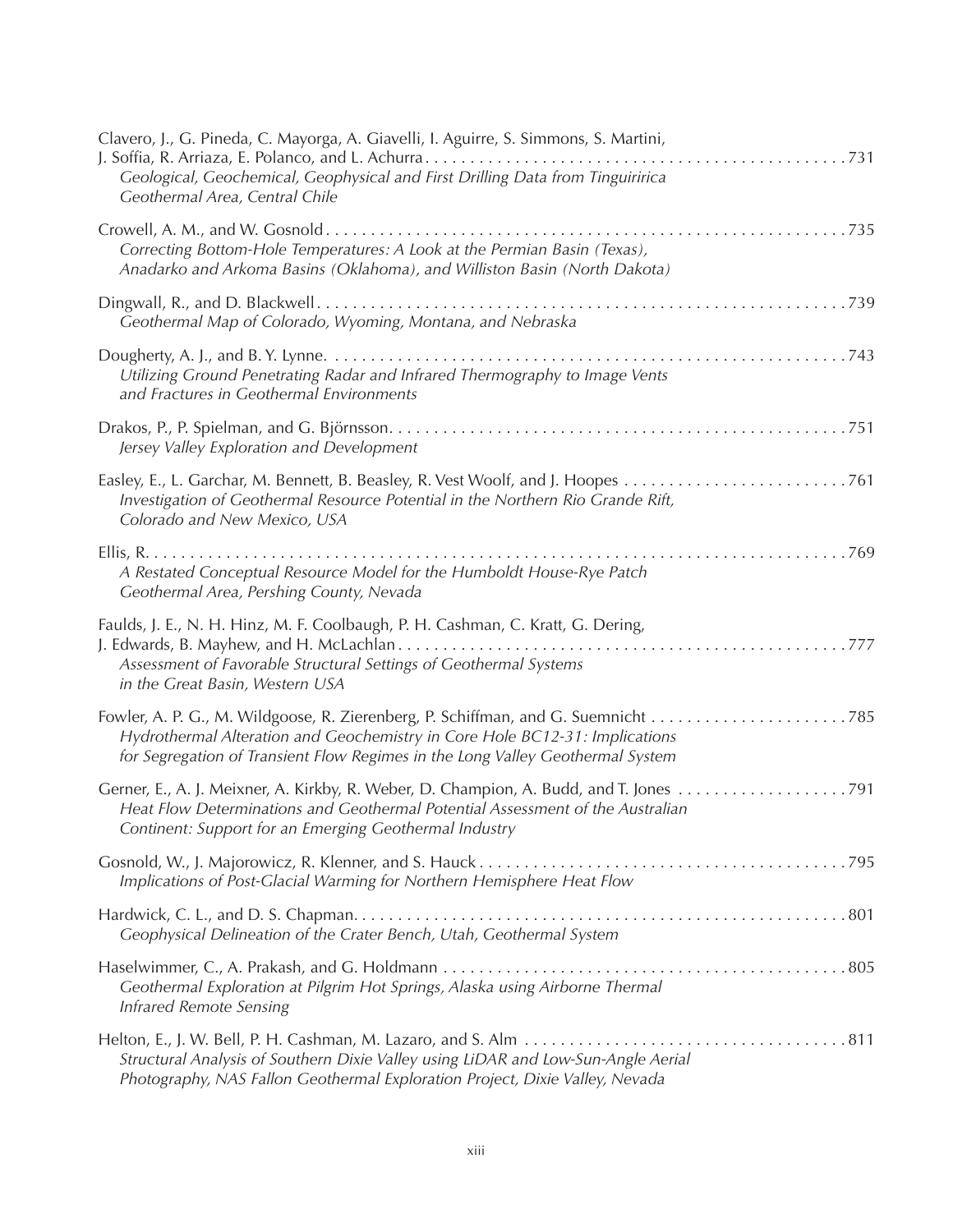| Hickson, C. J., F. Ferraris, C. Rodriquez, G. Sielfeld, R. Henriquez, T. Gislason, J. Selters,<br>D. Benoit, P. White, J. Southon, G. Ussher, J. Charroy, A. Smith, B. Lovelock, J. Lawless,<br>The Mariposa Geothermal System, Chile |
|---------------------------------------------------------------------------------------------------------------------------------------------------------------------------------------------------------------------------------------|
| Stratigraphic and Structural Framework of the Reese River Geothermal Area, Lander<br>County, Nevada: A New Conceptual Structural Model                                                                                                |
| Imaging Faults with Reverse-Time Migration for Geothermal Exploration at Jemez<br>Pueblo in New Mexico                                                                                                                                |
| Fracture Distribution in Slimholes Drilled for Project Hotspot: The Snake River<br>Geothermal Drilling Project and the Implications for Fluid Flow                                                                                    |
| Shallow Hydrothermal Gas Sampling and Analysis as an Exploration Tool<br>for Magmatic Geothermal Sources                                                                                                                              |
| The 2010 Akutan Exploratory Drilling Program: Preliminary Findings                                                                                                                                                                    |
| Hyperspectral, Shallow Temperature, and Gravity Surveys: A Roundup of Recent<br>Exploration Activity at Silver Peak, Alum, and Columbus Salt Marsh, Esmeralda<br>County, Nevada                                                       |
| Kuyumcu, Ö. Ç., U. Z. D. Solaroğlu, S. Hallinan, B. Çolpan, E. Turkoğlu, and W. Soyer 861<br>Interpretation of 3D Magnetotelluric (MT) Surveys: Basement Conductors of the<br>Menderes Massif, Western Turkey                         |
| Geothermal Exploration using Hyperspectral Analysis over Dixie and<br>Fairview Valleys, Nevada                                                                                                                                        |
| Department of the Navy Geothermal Exploration on Naval Air Station Fallon (NASF)<br>Managed Lands in Dixie Valley, Nevada                                                                                                             |
| Recent ZTEM Airborne AFMAG EM Survey Results over Reese River and other<br><b>Geothermal Test Areas</b>                                                                                                                               |
| Insights into Geothermal Subsurface Processes from Core at Steamboat Springs, USA,<br>and Tauhara, New Zealand, using 3D Scanning Electron Microscopy Imaging                                                                         |
| Makovsky, K. S., S. Pezzopane, L. Culp, L. Mink, D. Hand, D. Silveria, E. Colohan,<br>Evolution of the Northwest Basin and Range Province: Implications for<br>Geothermal Exploration in Southeast Oregon                             |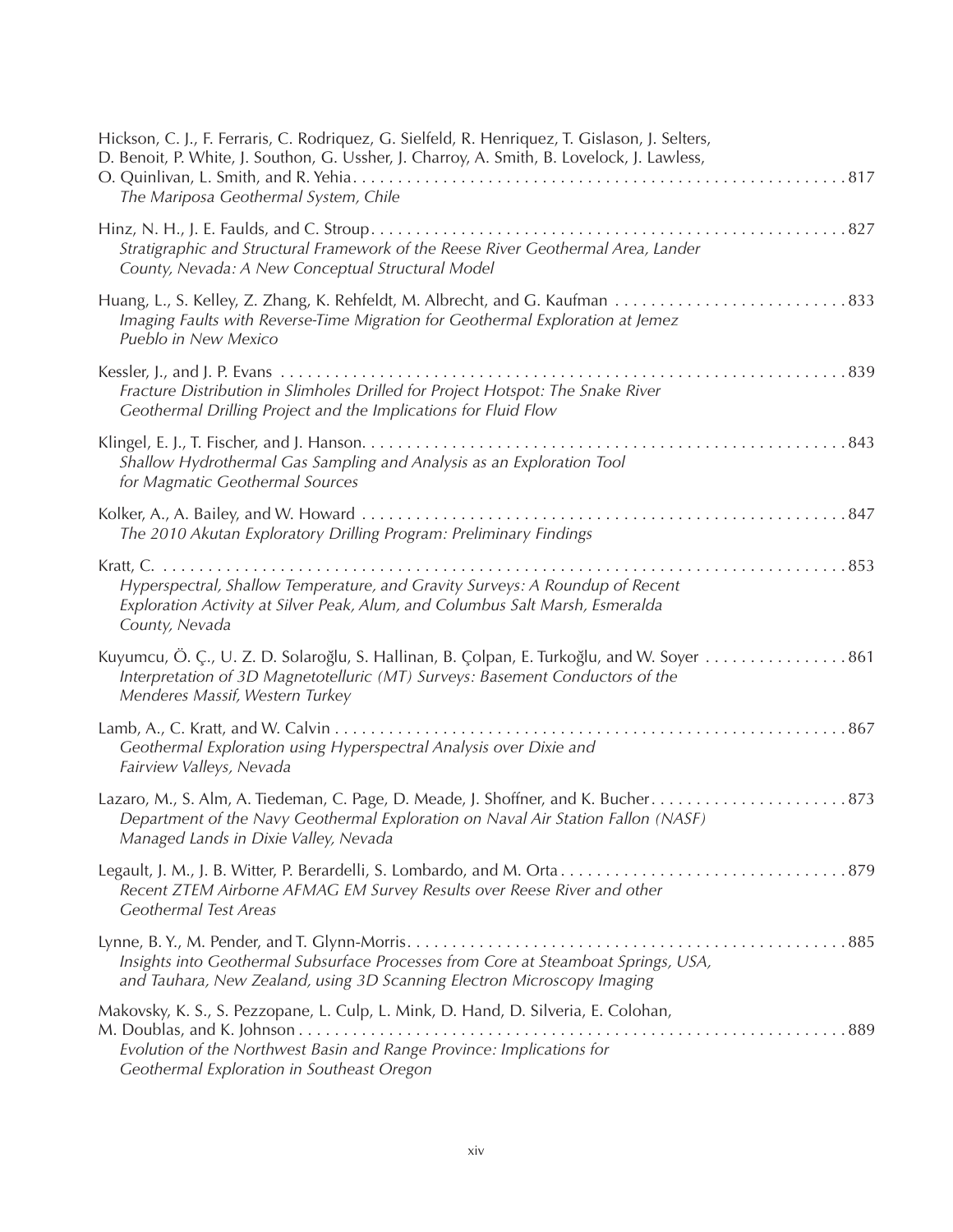| Geothermal Resource Definition at Mt. Spurr, Alaska                                                                                                                                                                                   |
|---------------------------------------------------------------------------------------------------------------------------------------------------------------------------------------------------------------------------------------|
| Massiot, C., G. Bignall, S. Alcaraz, A. Rae, F. Sepulveda, and H. van Moerkerk 905<br>Testing the Effectiveness of Leapfrog Geothermal 3D Integrated Geological<br>Modelling as a Geothermal Resource Exploration and Management Tool |
| Application of Landsat TM Satellite Imagery to Map Geothermal Resources<br>and Land Cover: Case Study of Silali Prospect                                                                                                              |
| Geothermal Potential of the Blackfoot-Soda Springs Volcanic Field: A Hidden<br>Geothermal Resource and Natural Laboratory in SE Idaho                                                                                                 |
| Structure Framework of the Soda Lake Geothermal Area, Churchill County, Nevada                                                                                                                                                        |
| Discusion on Stratigraphy Questions at Sabalan Volcano and Sabalan<br>Geothermal Exploration Project, Meshkinshahr, Iran                                                                                                              |
| Geothermal System Associated with the Sierra Nevada Volcano, Araucania Region,<br>Chile                                                                                                                                               |
| Mutua, J., and G. Mibei $\dots \dots$<br>Remote Sensing Application in Geothermal Exploration: Case Study of Barrier<br>Volcanic Complex, Kenya                                                                                       |
| Volcan Casita, Nicaragua: A GIS Based Geothermal Assessment                                                                                                                                                                           |
| Geothermal Exploration in the Kenya Rift: A Case Study of Silali Geothermal Prospect                                                                                                                                                  |
| Active Fault Structure and Potential High Temperature Geothermal Systems: Lidar<br>Analysis of the Gabbs Valley, Nevada, Fault System                                                                                                 |
| Project Hotspot: Insight into the Subsurface Stratigraphy and Geothermal Potential<br>of the Snake River Plain                                                                                                                        |
| Natural Subsidence at the Rotokawa Geothermal Field and Implications for<br>Permeability Development                                                                                                                                  |
| Geothermal Fluid Evolution at Rotokawa: Hydrothermal Alteration Indicators                                                                                                                                                            |
| Reyes, N., A. Vidal, E. Ramirez, K. Arnason, B. Richter, B. Steingrimsson, O. Acosta,<br>Geothermal Exploration at Irruputuncu and Olca Volcanoes: Pursuing a<br>Sustainable Mining Development in Chile                              |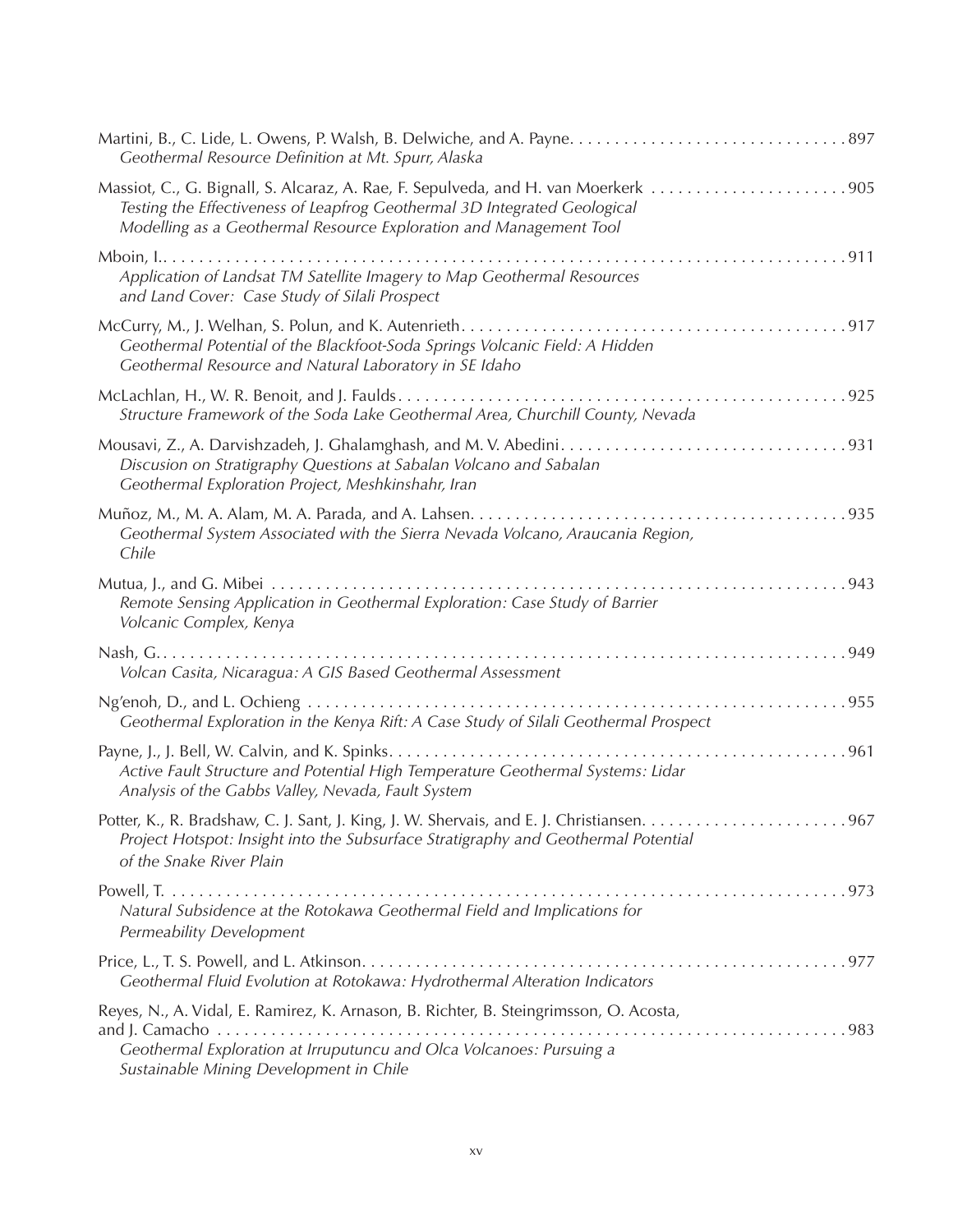| Project Hotspot: Preliminary Analysis of Secondary Mineralization in Basaltic Core,<br>Central Snake River Plain                                                                                                   |
|--------------------------------------------------------------------------------------------------------------------------------------------------------------------------------------------------------------------|
| Determination of Reservoir Extent and Priority Drilling Zones in a Geothermal<br>Prospect Using GIS (A Case for Paka Geothermal Project)                                                                           |
| Shervais, J. W., J. P. Evans, E. J. Christiansen, D. R. Schmitt, L. M. Liberty, D. D. Blackwell,<br>Hotspot: The Snake River Geothermal Drilling Project - An Overview                                             |
| New Geothermal Map Products at the Nevada Bureau of Mines and Geology<br>as Part of the National Geothermal Data System                                                                                            |
| Recent Exploration Activity in Nevada - Spring 2011                                                                                                                                                                |
| Mapping Hydrothermal Upwelling and Outflow Zones: Preliminary Results<br>from Two-Meter Temperature Data and Geologic Analysis at Lee Allen Springs<br>and Salt Well Basin                                         |
| Two-Meter Temperature Surveys for Geothermal Exploration Project at NAS Fallon                                                                                                                                     |
| Geology and Surface Hydrothermal Alteration of Malabar Area, Northern Part<br>of the Wayang Windu Geothermal Field, Indonesia                                                                                      |
| Exploration Technologies Roadmapping                                                                                                                                                                               |
| Tiedeman, A., S. Bjornstad, S. Alm, L. Frazier, D. Meade, C. Page, M. Lazaro,<br>Intermediate Depth Drilling and Geophysical Logging Results at Superstition<br>Mountain, Naval Air Facility El Centro, California |
| Structural Controls on the Location of Geothermal Cells in and adjacent to<br>Dixie Valley, Nevada                                                                                                                 |
| Multi-Criteria Suitability Modelling for Geothermal Exploration Well Siting -<br>A Case Study of the Silali Geothermal Prospect, North Rift Kenya                                                                  |
| Exploration of Geothermal Resources in the Central Alberta Basin (Canada)                                                                                                                                          |
| 2011 Geothermal Map of Arizona and New Mexico                                                                                                                                                                      |

#### *Heat Pump*

| Technical and Economic Feasibility of a District Hybrid Geothermal Heat Pump |  |
|------------------------------------------------------------------------------|--|
| System in a Cold Climate                                                     |  |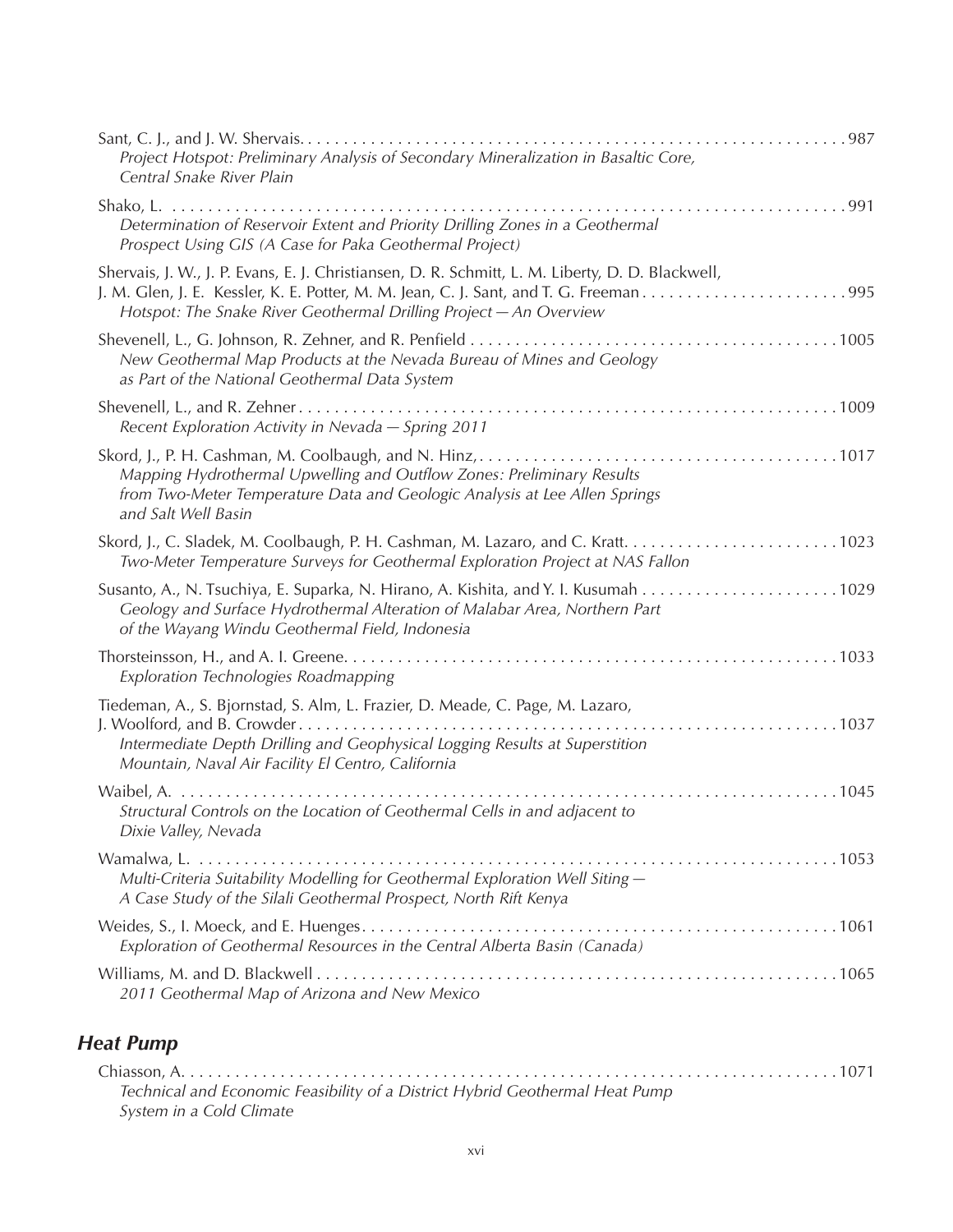| A Case Study of Space Heating using a Downhole Heat Exchanger in China                                                                                                              |
|-------------------------------------------------------------------------------------------------------------------------------------------------------------------------------------|
| $GEO - A$ New Advocate for the U.S. Geothermal Heat Pump Industry                                                                                                                   |
| The First Year of Implementing the Oklahoma Comfort Program                                                                                                                         |
| Thermal Response Test for Borehole Thermal Properties in Tianjin                                                                                                                    |
| Reduction of Thermal Resistance of Ground Heat Exchangers<br>using Large Grain Size Materials                                                                                       |
| Numerical Modeling of Large-Scale Cluster of Vertical Ground<br><b>Heat Exchangers</b>                                                                                              |
| Measuring the Costs and Economic, Social, and Environmental Benefits<br>of Nationwide Geothermal Heat Pump Deployment: A Progress Report<br>on the Geological Impacts               |
| Unsteady Simulation of Heat Transfer around a Borehole Heat Exchanger with<br><b>Groundwater Flow</b>                                                                               |
| Analysis of Different Heat Transfer of Different Utilization Ways in Shallow<br><b>Geothermal Energy Applications</b>                                                               |
| Computer-Aided Design for Geothermal Heat Pump Sytems                                                                                                                               |
| Principal Component Analysis of Heat Transfer for Ground Heat Exchanger                                                                                                             |
| Slater, H., J. Kleissl, M. Datlen-Mino, M. Hernandez, C. Mendoza, M. Morris, R. Rethoret1127<br>E7: Heat Pump Water Heater<br>MAE 171B: Mechanical Engineering Laboratory Course II |
| Thermal Conductivity of Sand-Bentonite Mixtures as a Backfill Material<br>of Geothermal Boreholes                                                                                   |

#### *International*

| "Colpitas" - A New Geothermal Exploration Project in Chile                  |  |
|-----------------------------------------------------------------------------|--|
| Geothermal Resource Assessment for Mt. Longonot, Central Rift Valley, Kenya |  |
| Converting Geothermal Plays to Projects in Australia - A National Review    |  |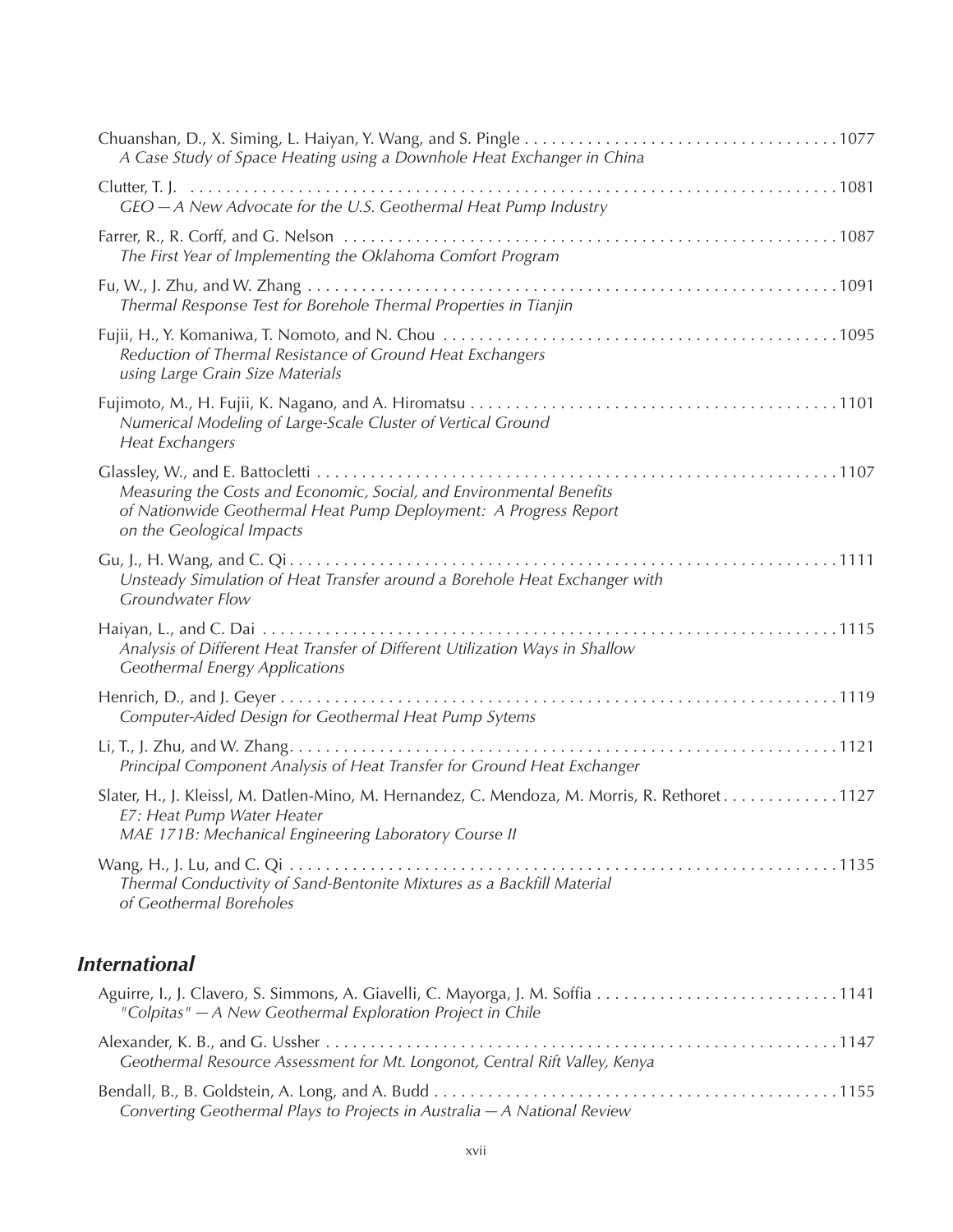| The Emerging Geothermal Development Sector in Indonesia                                                                                                                  |
|--------------------------------------------------------------------------------------------------------------------------------------------------------------------------|
| Geothermal Systems in the Himalayas                                                                                                                                      |
| Erbas, K., M. S. Jaya, I. Moeck, F. Deon, M. Brehme, S. Regenspurg,<br>Concepts for Sustainable Geothermal Energy Development in Remote<br>Geothermal Areas of Indonesia |
| Goldstein, B., G. Hiriart, L. Gutierrez-Negrin, J. Tester, R. Bertani, C. Bromley,<br>Great Expectations for Geothermal to 2100 - Messages for Now                       |
| Resource, Infrastructure, and Market Factors in a Geothermal Favourability Map<br>of British Columbia, Canada                                                            |
| Factors Conntrolling the Termination of a 3-Mw-Pilot Power Plant in the<br>Chingshui Geothermal Field, Taiwan                                                            |
| The Menengai Caldera Structure and its Relevance to Geothermal Potential                                                                                                 |
| Use of Geothermal Resources in the Azores Islands: A Contribution to the<br>Energy Self-Sufficiency of a Remote and Isolated Region                                      |
| Current Status of Geothermal Exploration in Chile and the Role of the<br>New Andean Geothermal Center of Excellence (CEGA)                                               |
| <b>Operations and Maintenance</b>                                                                                                                                        |
| A Large Wellfield Steam Explosion at the Onikobe Geothermal Power Station                                                                                                |
| The Role of Specifications, Quality Assurance, and Inspection in the Successful<br>Use of Corrosion-Resistant Alloys in Geothermal Applications                          |
| Level Measurement Challenges in Geothermal Power Plants and<br><b>Improved Solutions</b>                                                                                 |
| A Thermoelectric-Based Point of Use Power Generator for Steam Pipes                                                                                                      |
| Development of New Silica Inhibitor - Laboratory and Field Study                                                                                                         |
| Development of a Computer Model of the Aidlin Geothermal Power Plant<br>for Performance Monitoring, Performance Prediction, and Performance<br>Improvement               |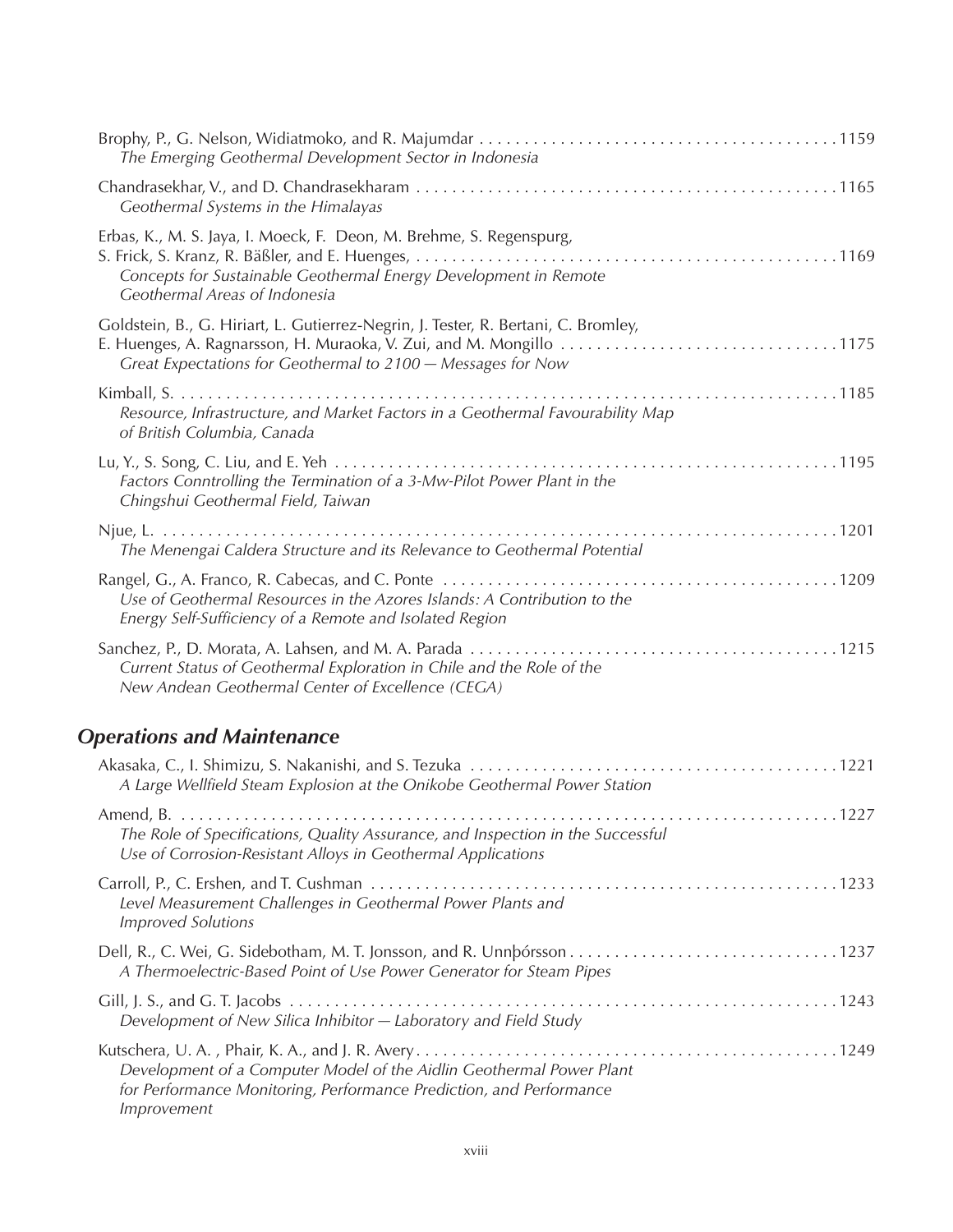| Perforation and Acidizing Applications of GK-3 Well, Gümüşköy Geothermal System,<br>Aydın, Turkey                                |  |
|----------------------------------------------------------------------------------------------------------------------------------|--|
| Use Byproduct Carbon Dioxide to Control Scale and Hydrogen Sulfide                                                               |  |
| Scale Removing and Preventing by Using High-Frequency Electrolysis System                                                        |  |
| <b>Power Plant</b>                                                                                                               |  |
| Hybrid Cooling Systems for Low-Temperature Geothermal Power Production                                                           |  |
| Expansion and Repowering of Mammoth Geothermal Resource:<br>Selection of Generation Cycle and Expander Technology                |  |
| Extending Asset Life and Enhancng Value Through Steam Path Retrofits                                                             |  |
| Geothermal Resource Sustainability through Innovative Air Cooled<br>Combined Cycle Hybrids                                       |  |
| A New High Efficiency Binary Expander Design: Low Temperature Geothermal<br>Application Bottoming Beowawe Geothermal Flash Plant |  |
| Economic Cost Comparison of Geothermal and Other Technologies                                                                    |  |
| Exergetic Optimization of Proposed Takigami Binary Geothermal Power Plant,<br>Oita, Japan                                        |  |
| Puna Geothermal Venture 8MW Expansion                                                                                            |  |
| . 1315<br>Evaporative Cooling Enhancement at the Steamboat Complex and Condenser<br>Performance Research and Development Efforts |  |
| Air Cooling Options for Flash Plants                                                                                             |  |
| Turbine Upgrade for Geysers Geothermal Power Plant                                                                               |  |
| Improving Binary Cycle Efficiency by Eliminating Parasitic Loads                                                                 |  |
| Mitsubishi's Reliable Solutions and Domestic Service Infrastructure                                                              |  |
| <b>Best Exergy Point For ORC</b>                                                                                                 |  |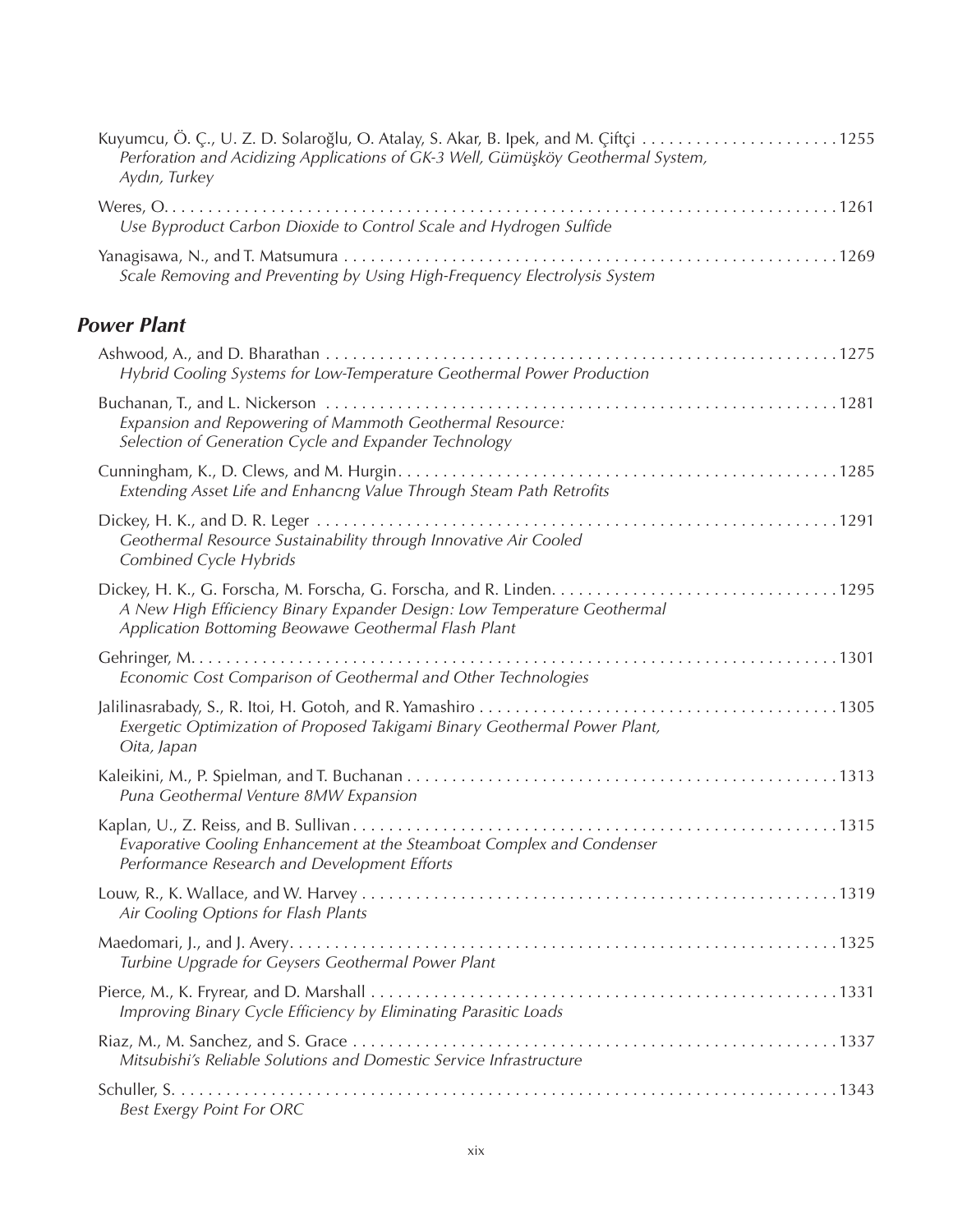| Construction and Startup of Low Temperature Geothermal Power Plants                                                                                                                                                         |
|-----------------------------------------------------------------------------------------------------------------------------------------------------------------------------------------------------------------------------|
| Effect of Ambient Design Temperature on Air-Cooled Binary Plant Output                                                                                                                                                      |
| Effect of Mixed Working Fluid Composition on Binary Cycle Condenser Heat Transfer<br>Coefficients                                                                                                                           |
| <b>Reservior Engineering</b>                                                                                                                                                                                                |
| Smart Nanosensors For In-Situ Temperature Measurement<br>in Fractured Geothermal Reservoirs                                                                                                                                 |
| Use of Wellbore Simulation as a Tool to Evaluate Well Issues<br>in Mature Geothermal Fields                                                                                                                                 |
| A Review of the Production Parameters for Analysis of the Reservoir Performance                                                                                                                                             |
| Using Long Case Histories to Study Hydrothermal Renewability<br>and Sustainable Utilization                                                                                                                                 |
| Buscheck, T. A., Y. Sun, Y. Hao, M. Chen, B. Court, M. A. Celia, W. L. Bourcier,<br>Geothermal Energy Production From Actively-Managed C0, Storage<br>in Saline Formations                                                  |
| Characterization of Geothermal Interwell Connectivity Using Thermal and Tracer Data                                                                                                                                         |
| Dawud, A. H., J. Roberts, A. Sugandhi, J. Setiawan, and P. Molling 1417<br>The Comparison of Boron Cycling and Tracer Test Result at Darajat Geothermal Field<br>and Its Usefulness for Production and Injection Management |
| A Numerical and Experimental Procedure to Estimate Grid Based Effective<br>Permeability Tensor for Geothermal Reservoirs                                                                                                    |
| 4-D Gravity at The Geysers                                                                                                                                                                                                  |
| Numerical Simulation of Reinjected Water Return to Production Wells<br>in Ogiri Geothermal Reservoir, Japan                                                                                                                 |
| Optimization of Reinjection Scheduling in Fractured Reservoirs based on Tracer Tests                                                                                                                                        |
| <b>Optimal Extraction of Geothermal Resources</b>                                                                                                                                                                           |
|                                                                                                                                                                                                                             |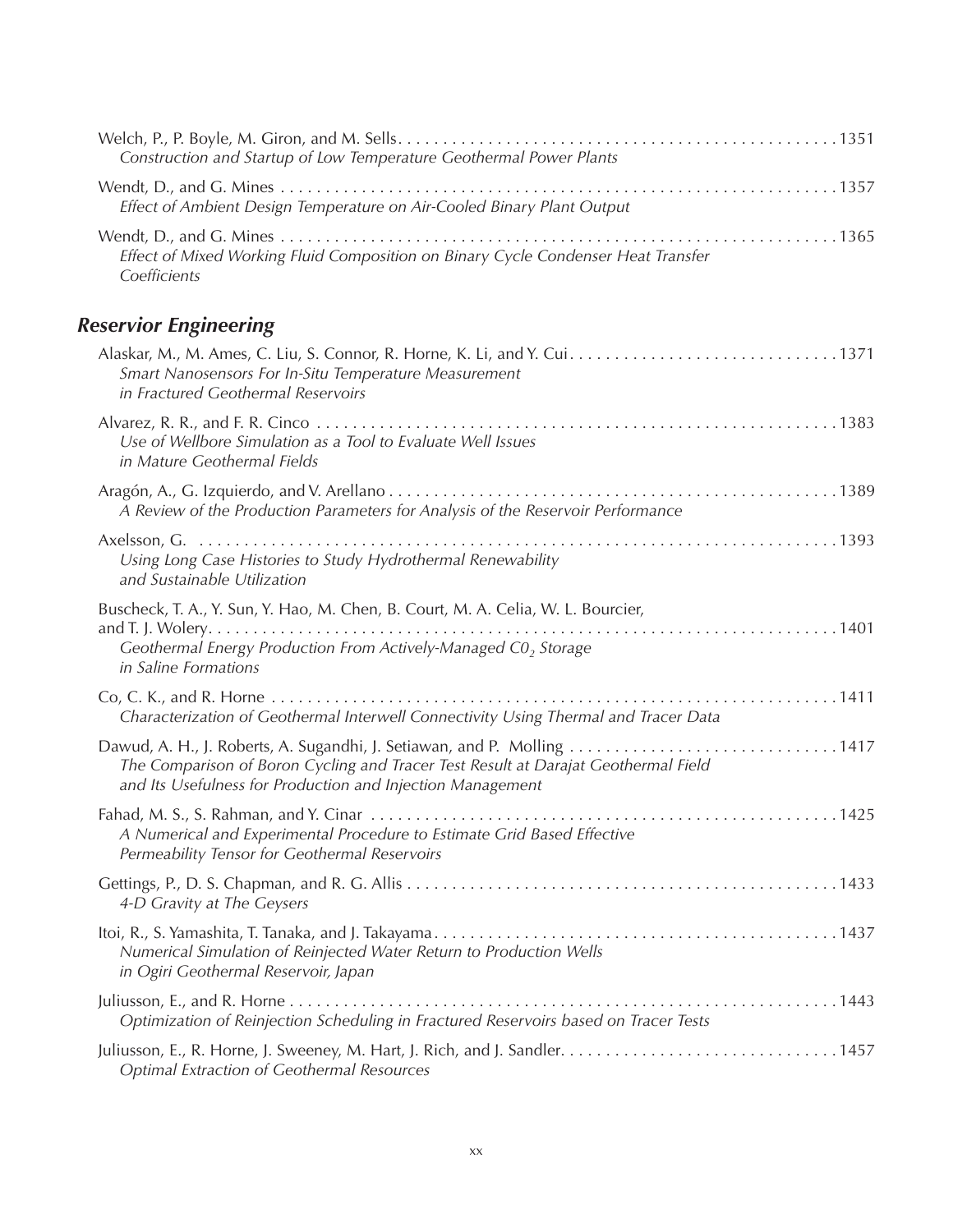| Conceptual Model Based on Preliminary Observation of Ongoing<br>Geothermal Resource Appraisal at the Domes Wellfield, Olkaria, Kenya                                                               |
|----------------------------------------------------------------------------------------------------------------------------------------------------------------------------------------------------|
| Flow Characteristics of Geothermal Production Well with Multi-Feed Zones                                                                                                                           |
| Managing the Decline Rate at the South Sector Production Area<br>of Darajat Geothermal Field, Indonesia                                                                                            |
| Pressure Transient Analysis of Fracture Zone Permeability at Soultz-sous-Forêts                                                                                                                    |
| Correlating Reservoir Pressure Changes with Production and Injection<br>in the Tiwi Geothermal Field, Republic of the Philippines                                                                  |
| Assessment of Thermal Interference in the Northern Part of Los Azufres Geothermal<br>Field, Mexico, By Tracer Test Analysis                                                                        |
| Numerical Simulation of Temperature Dependent Fluid Reinjection Behavior,<br>Hellisheidi Geothermal Field, Southwest Iceland                                                                       |
| The Next Generation of Geothermal Reservoir Simulators: A Draft Summary<br>of the Recommendations from the International Partnership for Geothermal<br>Technology Reservoir Modeling Working Group |
| Thermal Stimulation of Geothermal Reservoirs and Laboratory Investigation<br>of Thermally Induced Fractures                                                                                        |

#### *Resource Assessment*

| Blackwell, D. D., F. Moerchen, B. L. Cutright, W. Gosnold, M. Kay, S. Nagihara,<br>Data Integration into the National Geothermal Data System (NGDS)                                      |
|------------------------------------------------------------------------------------------------------------------------------------------------------------------------------------------|
| Blackwell, D. D., M. Richards, Z. Frone, J. Batir, A. Ruzo, R. Dingwall, and M. Williams 1545<br>Temperature-At-Depth Maps for the Conterminous U.S. and Geothermal<br>Resource Estimate |
| Boyd, T., J. Hall, R. Boyle, S. Cole, K. McBride, C. Hass, A. Anderson, J. Miranda,<br>The Feasibility of Geothermal Potential in the Rio Grande Rift Area<br>of New Mexico and Texas    |
| GIS Analysis for the Volumes and Available Energy of Selected Reservoirs:<br>Williston Basin, North Dakota                                                                               |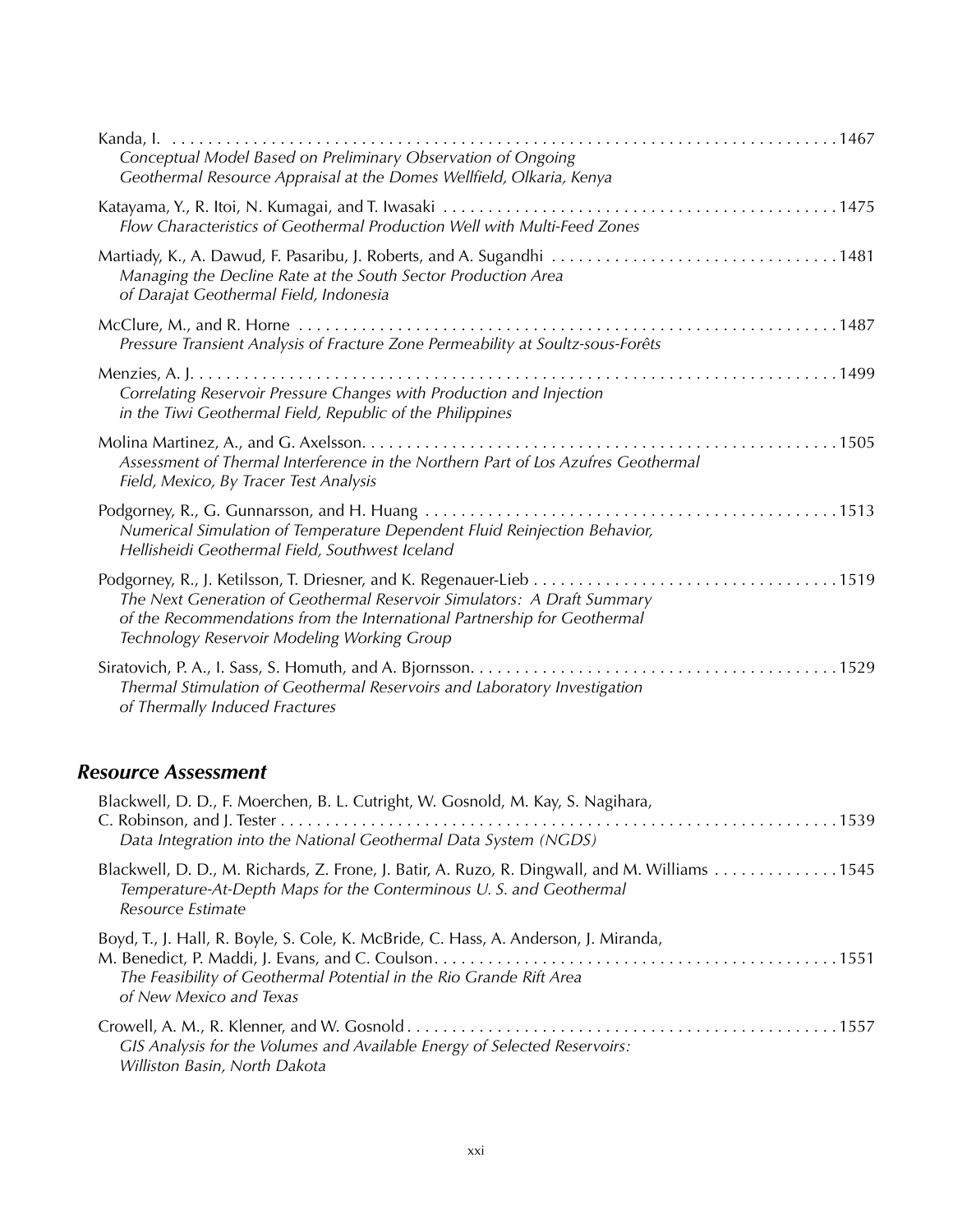|                                                                            | Geopressured Geothermal Resource and Recoverable Energy Estimate<br>for the Wilcox and Frio Formations, Texas                                                                                                                                                                            |
|----------------------------------------------------------------------------|------------------------------------------------------------------------------------------------------------------------------------------------------------------------------------------------------------------------------------------------------------------------------------------|
|                                                                            | Estimation of Permeability using Simple Multi Criteria Decision Analysis<br>in Gümüşköy, Aydın, Turkey                                                                                                                                                                                   |
|                                                                            | Interpreting the Structural Characteristics of Underground Natural Flows<br>to Determine the Productivity Potential of Hydrothermal Reservoirs                                                                                                                                           |
|                                                                            | Welhan, J. A., R. M. Breckenridge, D. L. Garwood, J. D. Kauffman, R. S. Lewis,<br>The Idaho Geological Survey's Activities in the National Geothermal<br>Data Program: Data Compilation and Heat-Flow Drilling                                                                           |
|                                                                            | Idaho's Geothermal Prospects and Development Potential                                                                                                                                                                                                                                   |
|                                                                            | Evaluation of Approaches and Associated Uncertainties in the Estimation of<br>Temperatures in the Upper Crust of the Western United States                                                                                                                                               |
|                                                                            | <b>Seismicity/Geophysics</b>                                                                                                                                                                                                                                                             |
|                                                                            | Adelinet, M., J. Fortin, A. Schubnel, M. Le Ravalec, C. Dorbath, Y. Guéguen,<br>Petrophysical and Geophysical Characterization of an Icelandic Geothermal<br>Reservoir, Case Study on the Reykjanes Peninsula                                                                            |
|                                                                            | Asanuma, H., S. Mitsumori, M. Adachi, K. Saeki, K. Aoyama, H. Ozaki,<br>Characteristics of Microearthquakes at Yanaizu-Nishiyama Geothermal Field                                                                                                                                        |
|                                                                            | Fracture Characterization from Tubewaves in Boreholes                                                                                                                                                                                                                                    |
|                                                                            | Bruhn, D., E. Huenges, K. Ágústsson, A. Zang, G. Kwiatek, X. Rachez, S. Wiemer,<br>J. D. Van Wees, P. Calcagno, T. Kohl, C. Dorbath, G. De Natale, and V. Oye 1623<br>Geothermal Engineering Integrating Mitigation of Induced Seismicity in<br>Reservoirs - The European GEISER Project |
|                                                                            | Deviatoric Moment Tensor Analysis at The Geysers Geothermal Field                                                                                                                                                                                                                        |
|                                                                            | Integration of a 3D-3C Reflection Seismic Survey over a Known Geothermal<br>Resource: Soda Lake, Churchill County, Nevada                                                                                                                                                                |
| Eisses, A., A. Kell, G. Kent, N. Driscoll, R. Karlin, R. Baskin, J. Louie, |                                                                                                                                                                                                                                                                                          |

*Holocene-Aged Faulting near Geothermal Prospects at Pyramid Lake, Nevada*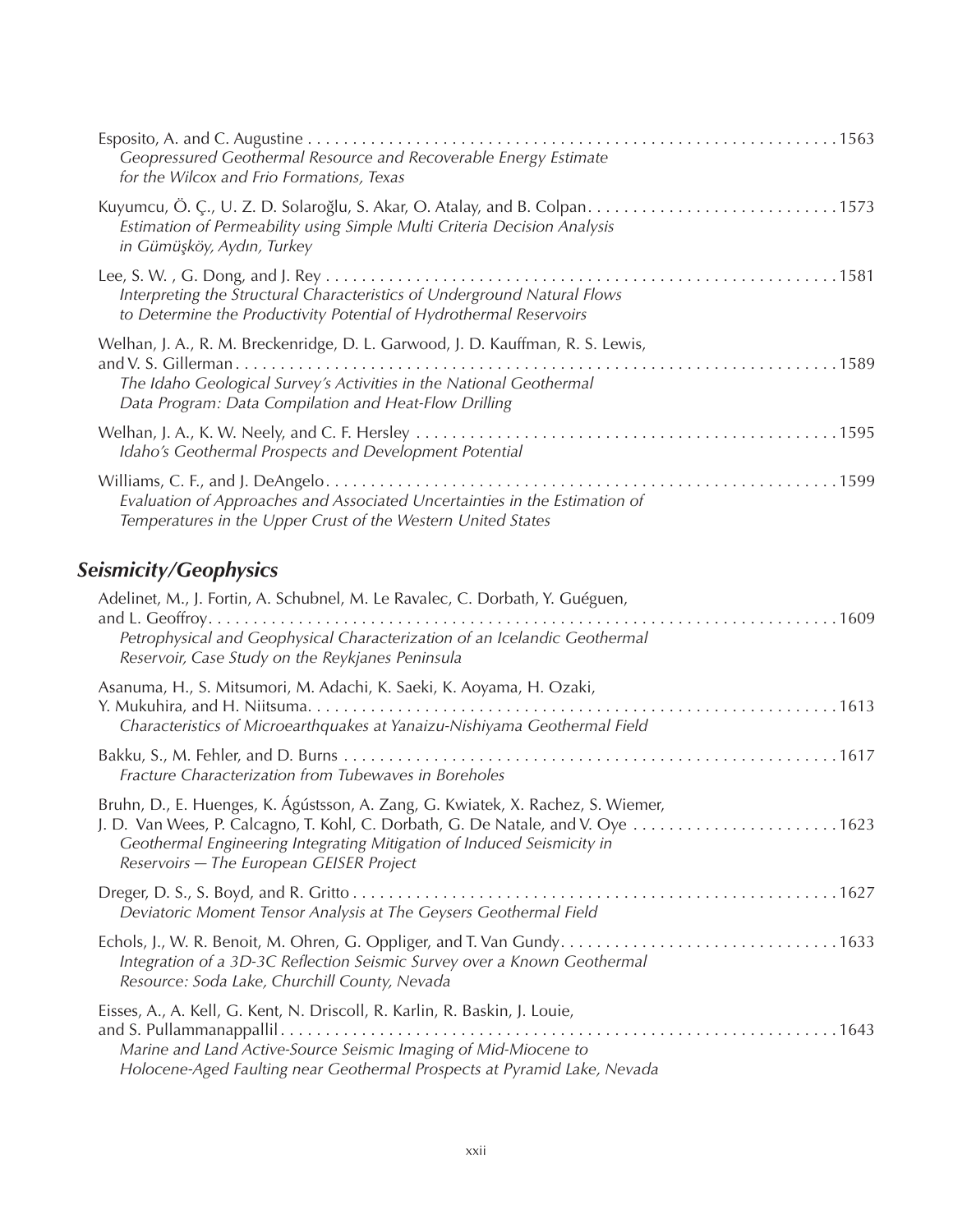| Eneva, M., G. Falorni, W. Teplow, J. Morgan, G. Rhodes, and D. Adams1647<br>Surface Deformation at the San Emidio Geothermal Field, Nevada,<br>from Satellite Radar Interferometry                                                                               |
|------------------------------------------------------------------------------------------------------------------------------------------------------------------------------------------------------------------------------------------------------------------|
| 2D Seismic Imaging at the Orita Geothermal Area, Imperial Valley, California                                                                                                                                                                                     |
| Advanced InSAR Techniques for Geothermal Exploration and Production                                                                                                                                                                                              |
| 3D MT Characterization of Two Geothermal Fields in Iceland                                                                                                                                                                                                       |
| Gravimetric Survey to Detect Geological Structures Involved in Thermal Water<br>Circulation in the Italian Western Alps                                                                                                                                          |
| Inexpensive, Automated Micro-Earthquake Data Collection and Processing System<br>for Rapid, High-Resolution Reservoir Analysis                                                                                                                                   |
| Effects of Diffusion Potential on Self-Potential Distribution in Geothermal Areas                                                                                                                                                                                |
| Resitivity Structure of the Silali Geothermal Prospect in Kenya                                                                                                                                                                                                  |
| Geothermal Exploration Using Gravity Gradiometry - A Salton Sea Example                                                                                                                                                                                          |
| Quantitative Monitoring for Enhanced Geothermal Systems using Double-Difference<br>Waveform Inversion with Spatially-Variant-Total-Variation Regularization                                                                                                      |
| Lindblom, S., J. A. Henfling, A. Macrae, K. Yeung, K. Baran, G. Fong, J. Qu,<br>A High Speed, High Temperature Datalink for Geothermal Applications                                                                                                              |
| Joint Inversion of TEM and MT Data from Paka Geothermal Prospect in Kenya                                                                                                                                                                                        |
| Resistivity Structure of the Paka Geothermal Prospect in Kenya                                                                                                                                                                                                   |
| BayesLoc: A Robust Location Program for Multiple Seismic Events Given<br>an Imperfect Earth Model and Error-Corrupted Seismic Data                                                                                                                               |
| Technology Strategy Roadmap for Geothermal Induced Seismicity                                                                                                                                                                                                    |
| Poletto, F., P. Corubolo, A. Schleifer, B. M. Farina, J. Pollard, and B. Grozdanich1737<br>Seismic While Drilling For Geophysical Exploration in Geothermal Well                                                                                                 |
| Seher, T., H. Zhang, M. Fehler, H. Yu, V. Soukhovitskaya, M. Commer, and G. Newman 1743<br>Temporal Velocity Variations beneath the Coso Geothermal Field Observed using Seis-<br>mic Double Difference Tomography of Compressional and Shear Wave Arrival Times |